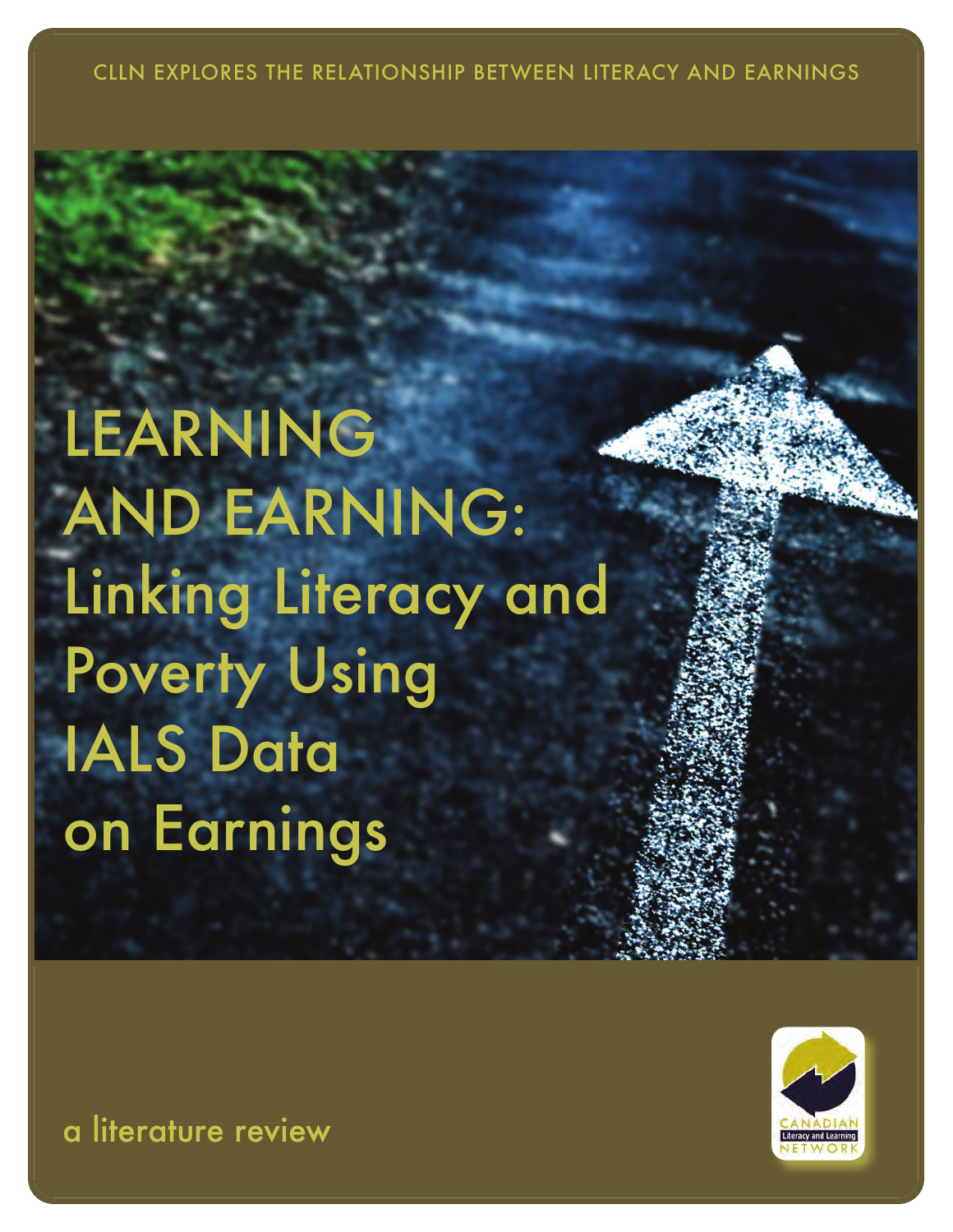#### **Acknowledgments**

Canadian Literacy and Learning Network engaged the Centre for Literacy to conduct this literature review. this publication is part of CLLN's ongoing Literacy and Earnings Project.

the original research for this report was done by Christine-pinsent Johnson. The report was written by Jocelyn Charron, Senior Project Officer, who also did additional research, and edited by the Centre for Literacy staff members. several people also reviewed the draft report and provided valuable feedback, much of which is reflected in the final document:

Greg Brooks, Lindsay Kennedy, Scott Murray, Rob Rainer, Sheila Regehr, and Maurice Taylor.

Many thanks to everyone who contributed.

The final report was edited by Deborah Byrnes and Katy Kydd Wright. CLLN and the Centre for Literacy take full responsibility for any inadvertent error or omission which may remain.



#### ISBN 978-0-920588-53-6

CLLN is funded by the Government of Canada's Office of Literacy and Essential Skills



Government Gouvernement of Canada du Canada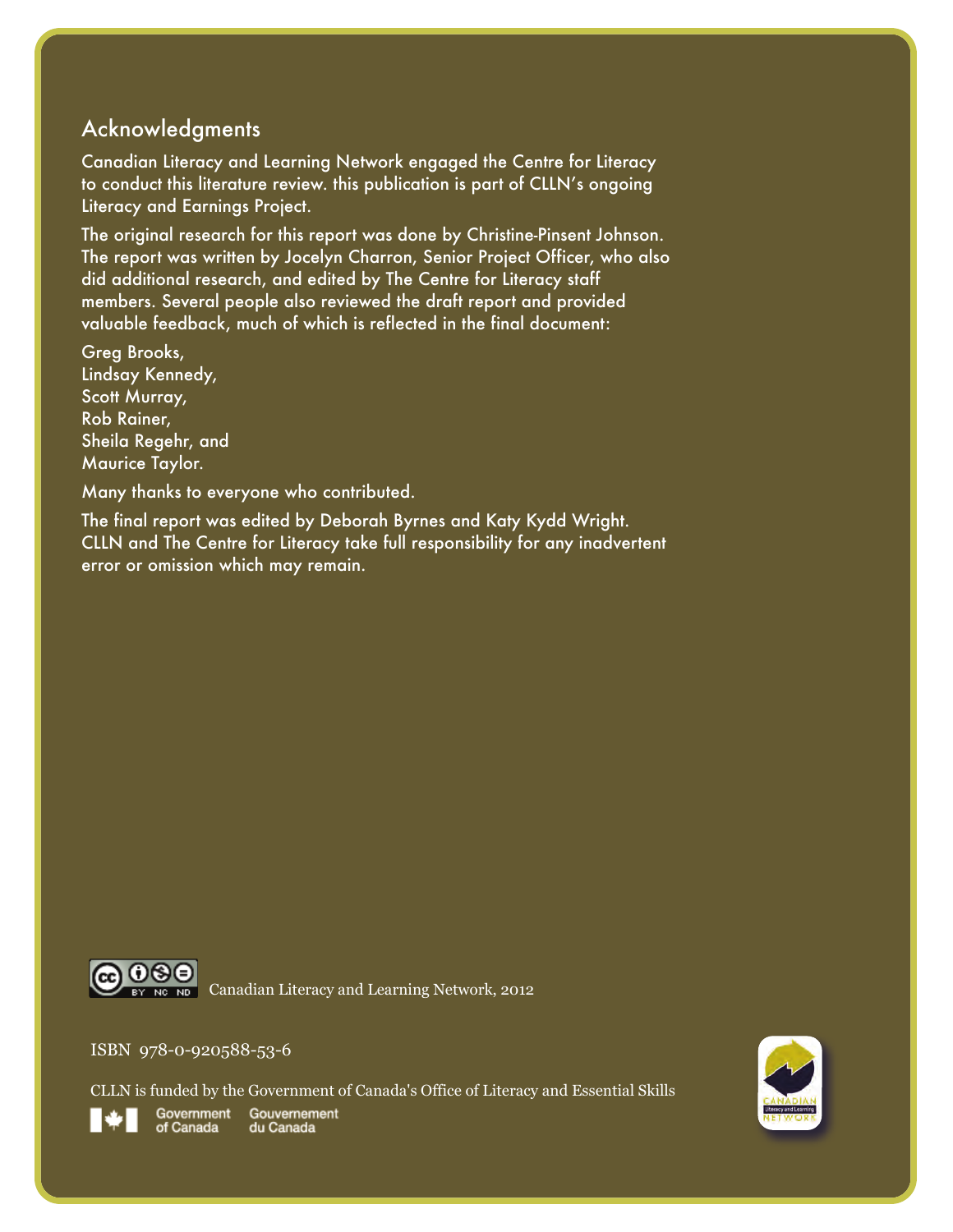# LearNiNg aNd earNiNg: Linking Literacy and **Poverty Using IALS Data** on Earnings

a literature review prepared for Canadian Literacy and Learning Network by The Centre for Literacy June 2012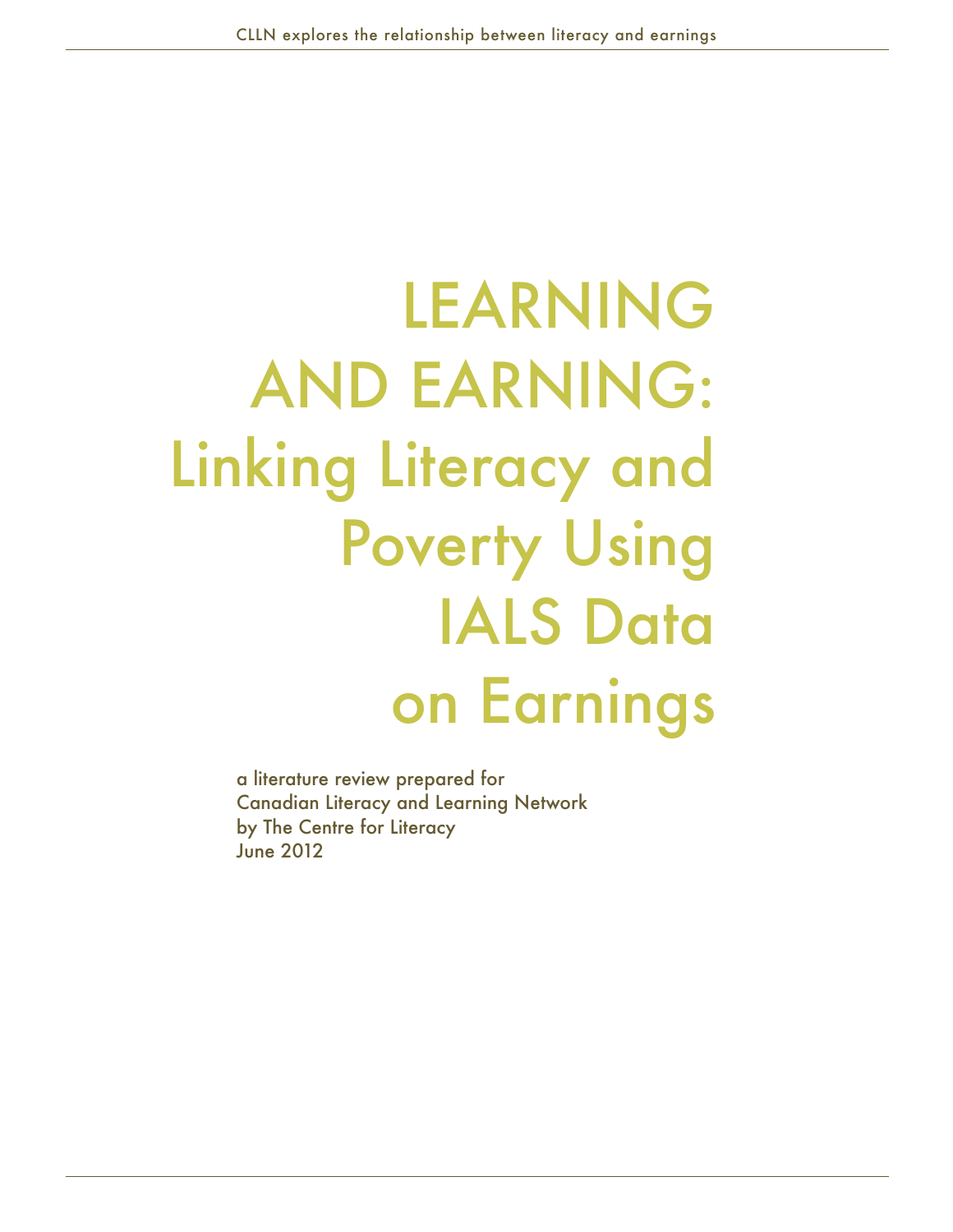# LEArNINg AND EArNINg: Linking Literacy and Poverty Using IALS Data on Earnings

#### Table of Contents

| Part 1: Examining the links between literacy, employment,            |  |
|----------------------------------------------------------------------|--|
|                                                                      |  |
|                                                                      |  |
|                                                                      |  |
|                                                                      |  |
| Part 2: Expanding the scope of the analysis:                         |  |
|                                                                      |  |
|                                                                      |  |
| Literacy skills and earnings for immigrants and ethnic minorities    |  |
| Literacy skills and earnings for Aboriginal people in Canada10       |  |
| Literacy skills and earnings for adults with low literacy skills11   |  |
| The role of national labour markets: an international perspectove 12 |  |
|                                                                      |  |
|                                                                      |  |
|                                                                      |  |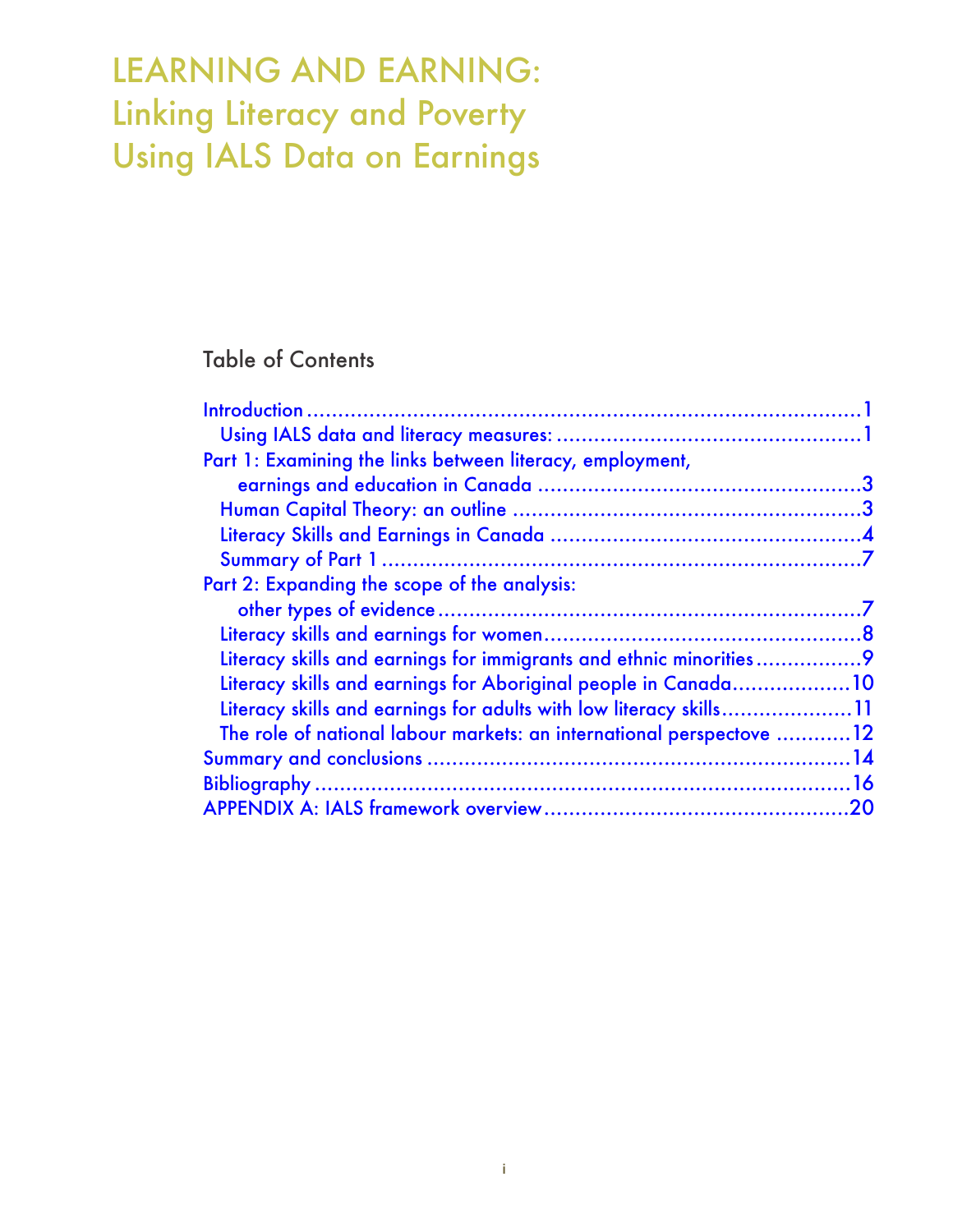## <span id="page-4-0"></span>Introduction

The purpose of this literature review is to explore the relationship between literacy and poverty primarily using data from the series of related international literacy assessments, commonly referred to as the International Adult Literacy Survey (IALS). IALS data provides extensive information about literacy and related factors such as employment, earnings, education and demographics that can be used to support discussions of literacy and poverty. The literature review has been undertaken as part of a project for the Canadian Literacy and Learning Network to support high-level decision-making and contribute to the development of "an extensive and collective understanding" of literacy and poverty in Canada.

The following questions guide the literature review and provide its general organization:

1. Does existing research establish clear links between literacy proficiency and earnings? Is the relationship between literacy and earnings equally strong for all groups in Canada, the United States and other OECD countries?

2. Are there other factors at work? If so, what are these factors?

3. What are the policy implications of these links for poverty reduction and reducing earning inequalities in Canada?

4. What are the remaining knowledge gaps and the most promising avenues for future research efforts around these questions?

The focus on earnings, as opposed to other indicators of well-being, is mainly dictated by the scarcity of data explicitly linking literacy skill levels to other social outcomes. Improving the literacy skills of Canadians would improve their lives in many ways, whether they can be directly measured or not. In addition, a relationship between literacy levels and poverty has been recognized most recently in the Federal Poverty

Reduction Plan Report of the Standing Committee on Human Resources, Skills and Social Development and the Status of Persons with Disabilities released in November 2010. The report calls for increased "adult literacy levels, in particular by increasing funding for the literacy and life skills program and through measures to encourage newcomers to Canada to learn English or French" (House of Commons 2010, p.222).

#### Using IALS data and literacy measures

For nearly two decades IALS and related surveys have shaped literacy research, policy and practice in Canada and other countries. These include the 1992 US National Adult Literacy Survey (NALS), the 1994 International Adult Literacy Survey (IALS), the 2003-2006 Adult Literacy and Life skills survey (ALL) in the U.S. and other countries, and its Canadian counterpart, the 2003 International Adult Literacy and Skills Survey (IALSS). This literature review focuses almost exclusively on studies that use the 1994 IALS and the 2003 IALSS, both of which include a sizable Canadian sample.

IALS developed a new way to measure adult literacy skill levels by engaging respondents in reading, math and problem-solving tasks drawn from daily life in six categories: 1) home and family; 2) health and safety; 3) community and citizenship; 4), consumer economics; 5) work, and; 6) leisure and recreation. It measured skill level using new theories and methodologies related to task complexity and item response [See Appendix A for a description of IALS framework]. It defined literacy as "…using printed and written information to function in society, to achieve one's goals, and to develop one's knowledge and potential" (Statistics Canada, 2005 b , p. 198). IALS recognized that literacy abilities are not simply present or absent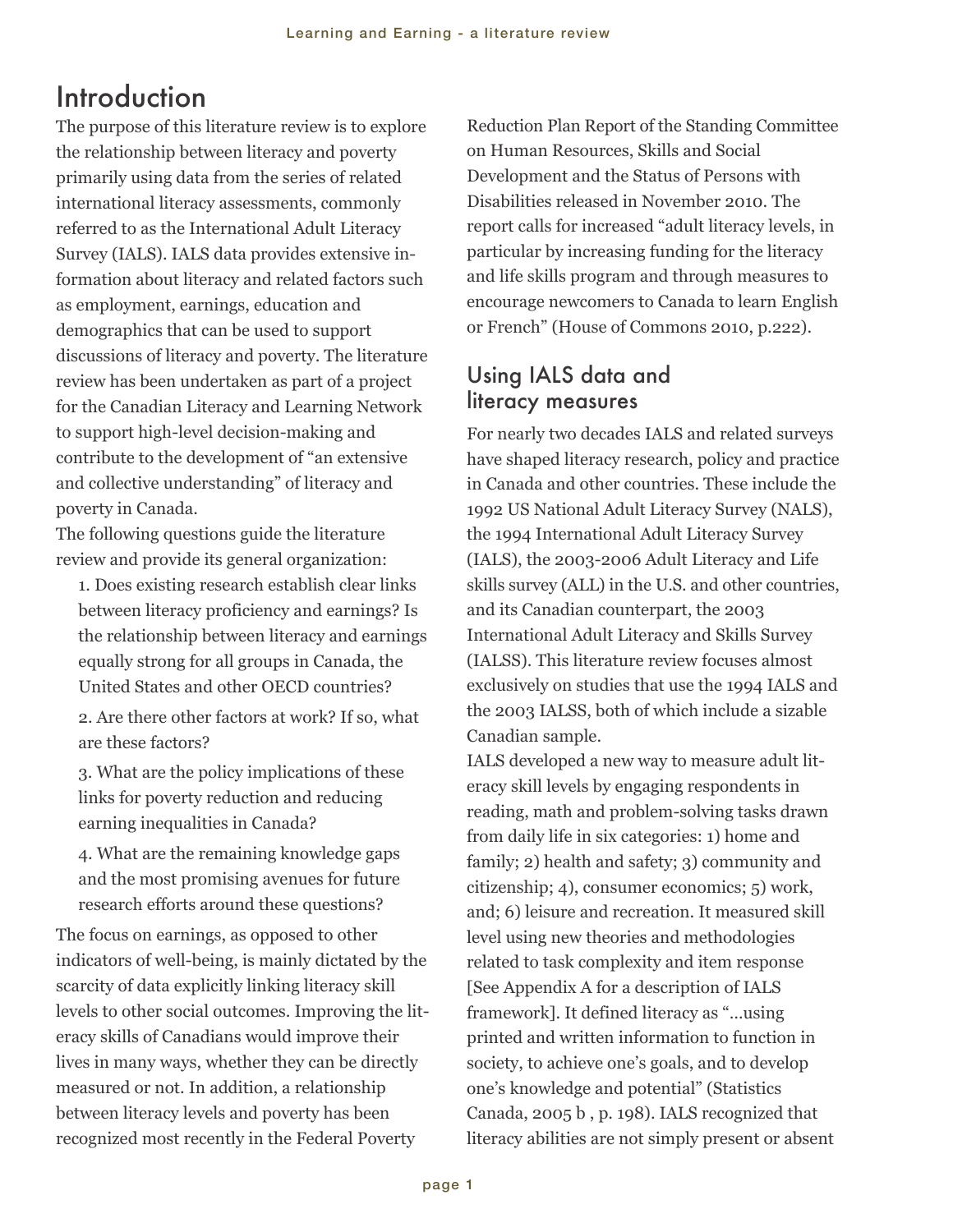but are developmental and present themselves along a continuum. Statistics Canada has described the purposes of IALS is to:

- $\rightarrow$  find out how well adults use printed information to function in society
- $\triangleright$  collect data on the incidence and volume of participation in adult education and training
- $\rightarrow$  investigate the relationship between initial and adult education
- $\rightarrow$  investigate the relationships between literacy proficiency and wider economic and social outcomes

#### *[Source: http://www.statcan.gc.ca/dli-ild/datadonnees/ftp/ials-eiaa-eng.htm]*

Although IALS can be used to address a wide range of social issues and questions, the data has primarily been used to investigate the relationship between literacy and labour-market outcomes in order to understand the contribution of literacy to both individual and national economic productivity. This is not surprising given that IALS data has provided economists and other analysts a direct measure of skills across countries and language groups, something not readily available previously. Green and Riddell (2001) have described the problem that they and fellow economists faced before IALS was introduced:

"*Most research on the contribution of human capital to economic growth and its role in the distribution of income uses only relatively crude indicators such as educational attainment and years of labour market experience. Educational attainment is generally measured by years of schooling or highest level of education reached. Labour market experience is unobserved in most data sets and is often proxied by 'potential experience,' measured as age minus years of schooling minus six. (…) More generally, education and work experience are 'inputs' into the production of human capital, not direct measures of the 'outcomes'—a set of skills, competencies and knowledge" (p. 7)*

IALS represented a breakthrough in providing comparable data on literacy skills as well as data on labour force activity and various earnings measures. The availability of this data explains why this literature review on the links between poverty and literacy focuses on studies that rely on IALS data. However, measuring poverty is a complex undertaking and although IALS may provide a wealth of data that can be used to study the links between levels of literacy skills and indicators of economic well-being such as earnings and employment, these same indicators do not provide sufficient information in themselves to conclude whether or not an individual is living in poverty. They merely allow us to examine economic outcomes usually associated with poverty.

IALS has other limitations and it is helpful to identify what IALS can and cannot reveal. Some critics have suggested that the unique and specific definition of literacy for assessment purposes does not reflect the complex nature of literacy, or of the many ways in which literacy is defined, used, and understood. IALS was developed to generate population measures only; it was not intended to provide comparable measures of literacy proficiency for individuals. Some critics (Hamilton & Barton, 2000) have also questioned its claim to reflect actual literacy use and its characterization of culture and background knowledge as bias. Finally, IALS is a cross-sectional study, not a longitudinal one. While it can provide a portrait of literacy skills at a given point in time, it cannot track over time the individuals who were tested. Despite these concerns, this review is based on the premise that IALS data can provide valuable insights into the linkages between literacy and indicators of economic well-being.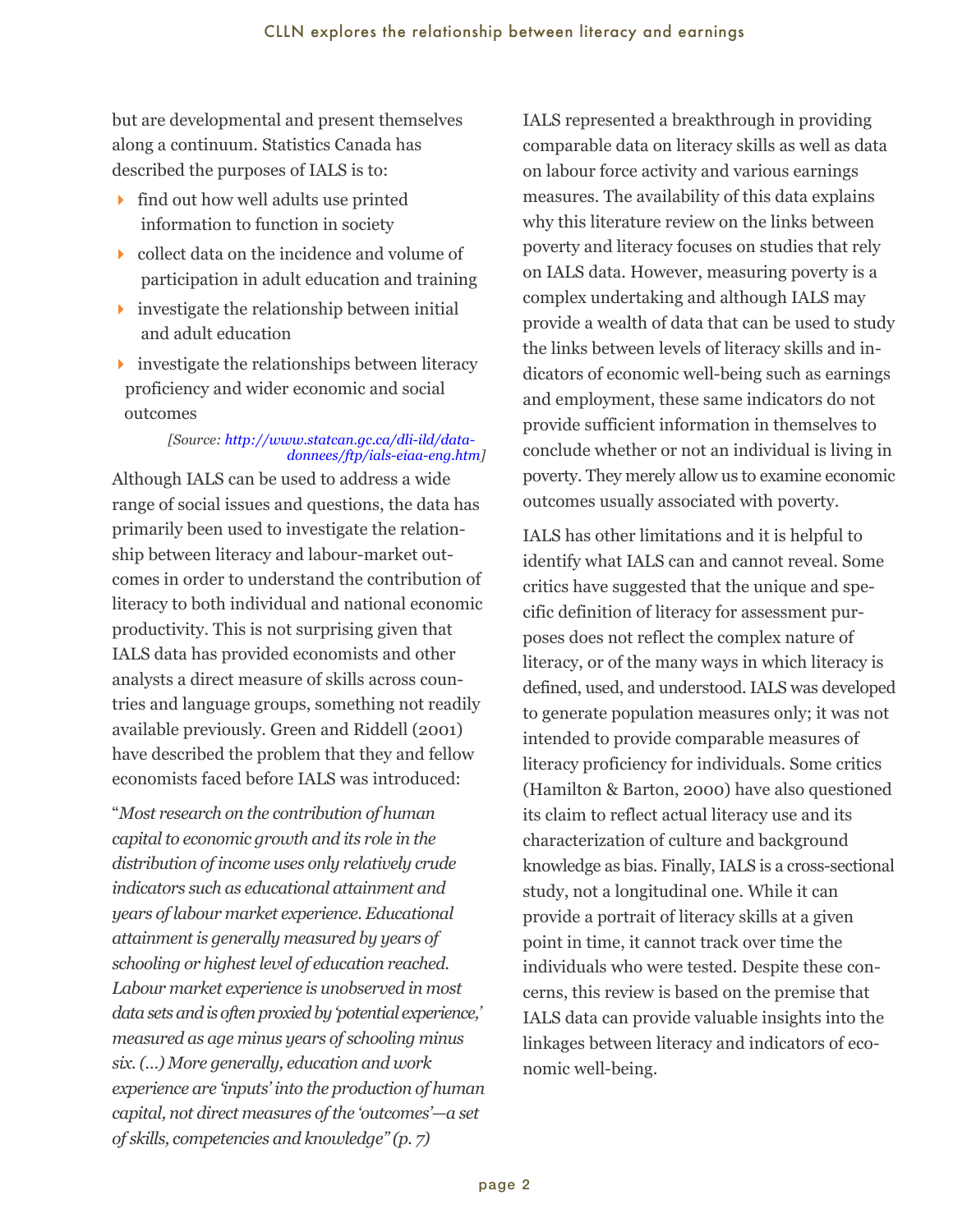<span id="page-6-0"></span>**Part 1** looks at studies that explore the general links between literacy skill levels and individual earnings. The section also explores the complex relationships between formal schooling, work experience and literacy skill levels. Most of the studies examined in this section fall into the category of human-capital theory. We do not examine other outcomes such as labour force participation, although they are obviously important. Canadian studies based on IALS data have focussed more on earnings than on labour force participation.

**Part 2** expands the scope to examine factors not typically taken into account by human capital approaches; these studies pay more attention to sub-groups analysis (i.e. women and immigrants) and to the role of government and labour market regulations in shaping labour market outcomes.

In our conclusion, we attempt to identify emerging trends and promising findings in order to inform further discussion and future directions that might be taken by the literacy and essential skills field.

The literature on these issues is vast, but we have limited this review to the themes identified above, believing that they provide a useful point of entry into the discussion of literacy and poverty.

## Part 1: Examining the links between literacy, employment, earnings and education in Canada

In this section, we review the evidence that points to a significant relationship between literacy skill levels and earnings in the context of human capital theory. Although human capital theory is not the main focus, it provides the theoretical background for many of the studies examined and it is therefore useful to outline some of its basic premises.

## Human Capital Theory: an outline

There are various economic models that describe how human capital is presumed to contribute to economic growth, and that outline the conditions necessary for human capital accumulation to fully play that role. It is generally agreed today that human capital refers "to the abilities, skills and knowledge possessed by individuals that allow them to be productive, function effectively economically and socially, and contribute to economic progress" (The Centre for Literacy, 2010, p. 1). The introduction of human capital has changed the way economists look at the determinants of economic growth. Economic growth used to be conceptualized essentially as a function of an increase in the stock of physical capital, such as machinery, equipment, and structures, and labour, such as the number of people employed or number of hours worked. The notion of human capital emerged when economists realized that the growth of labour and physical capital could not solely account for output growth. Human capital became a way to explain that percentage of output growth that could not be accounted for by traditional economic factors.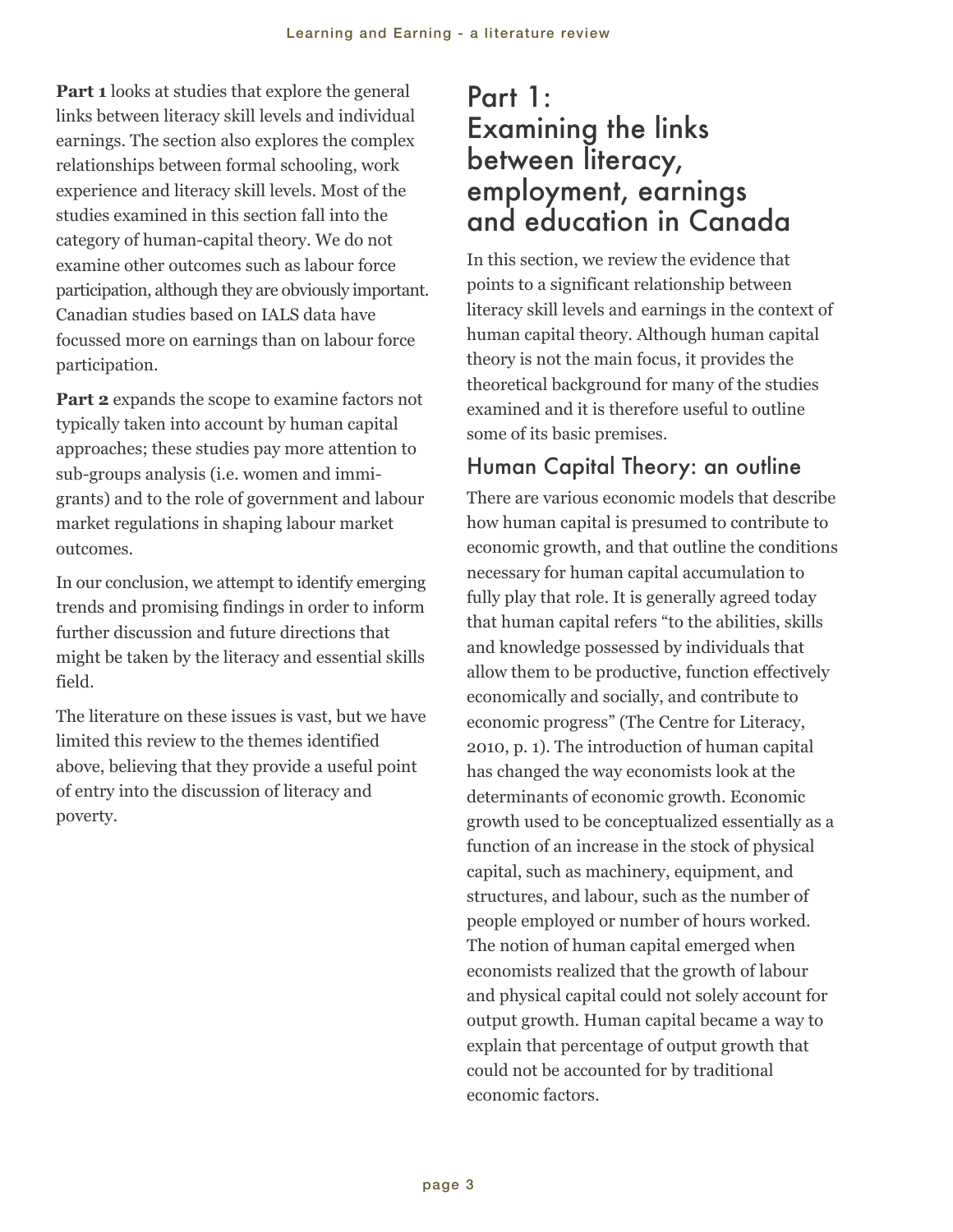#### <span id="page-7-0"></span>Literacy skills and earnings in Canada

For most analysts in Canada, the links between literacy skill-levels and positive economic outcomes for individuals are strong, although they readily concede that other factors are also at work. What these other factors are and how they interact with literacy skills is not as clear, as we will see.

Using data from the Canadian component of the 1994 IALS, Shalla and Schellenberg (1998) succinctly summarize the relationship between literacy and economic well-being, stating that this data has *"clearly established a link between literacy and economic security, showing that Canadians with weaker literacy skills are more likely to be unemployed, work in lower-paying jobs and live in low-income households"* (p. 45). In addition, they suggest there is a connection between economic well-being and potential literacy development as adults who earn less participate less in activities that support the development of literacy abilities, and have fewer opportunities to participate in job training and education. Still, they also note that the relationship between literacy skills and earnings is perhaps not as straightforward as it may seem, especially for women. Shalla and Schellenberg find it particularly startling that, *"women with stronger literacy skills sometimes fare no better than men with weaker skills. The gender–segregated nature of the labour market and women's predominant responsibilities for household work and child care, as well as differences in labour market experience and educational attainment profiles, help explain these disparities"* (p. 45).

Teasing out the different impacts of schooling and literacy skill levels on earnings is often challenging for researchers. Using the same IALS data to examine the relationship between earnings, literacy proficiency, education and work

 experience, Green and Riddell (2001) find that literacy skills have a large impact on earnings, accounting for approximately one-third of the estimated returns to education. They summarize their findings as follows: *"Labour market outcomes depend on the skills of an individual and the value placed on those skills in the labour market. [...] These findings support the human capital theory ."* (p. 37) In a subsequent article, these researchers (2003) use the same IALS data to explore the complicated links between literacy skills, work experience, schooling and other, "non-cognitive" skills. They still find that literacy skills contribute significantly to earnings and also observe that the impact of schooling on earnings is reduced as a result. Furthermore, they find that this relationship is fairly consistent across earning levels, that is, whether individuals belong to the 20% of the population with the highest earnings, the 20% with the lowest earnings, or somewhere in between. In short, schooling and literacy skills are closely linked because most people acquire these skills in school. However, it is also possible to identify a distinct and independent impact of literacy skills on earnings, regardless of the education level of people.

On the other hand, they also recognize that policies designed to increase literacy skills should not be considered easy solutions, since the evidence suggests that "*literacy skills interact with whatever skills are created through experience in generating earnings but do not interact with other, potentially non-cognitive, skills"* (p.22), such as social skills. In other words, having more literacy skills does not increase the economic impact of other non-cognitive skills. Although work experience may lead to increased earnings, when work experience and education are examined independently in relation to their influence on the growth of literacy skills, Green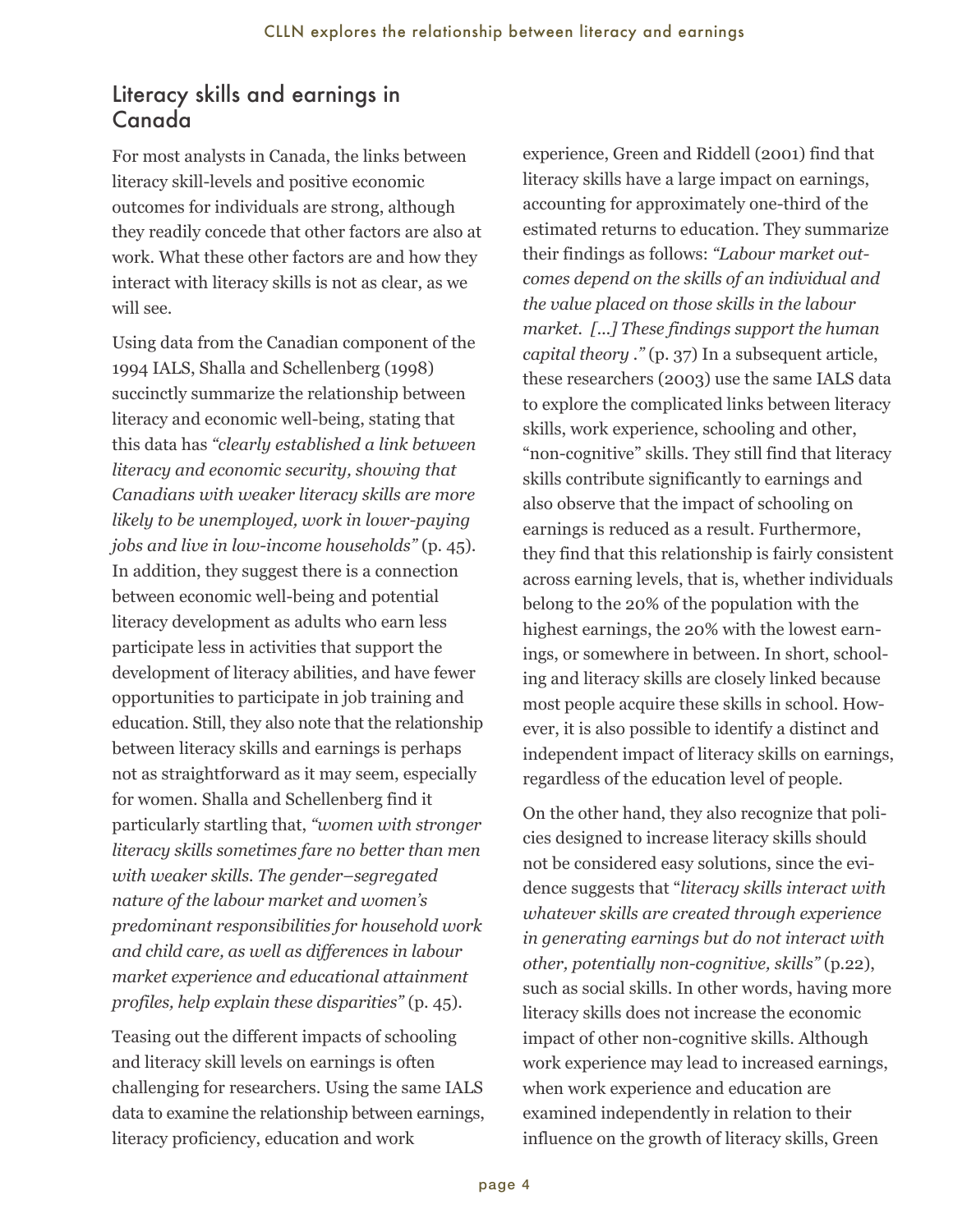and Riddell find that schooling, not work experience, has more of an influence. However, they note that this finding *"is also consistent with non-cognitive skills being even more important than cognitive skills in explaining earnings generation"* (p. 22). Here, Green and Riddell point to a U.S. study by Bowles et al (2001) that suggests other behavioural traits such as a sense of efficacy, or the ability to avoid aggressive or disruptive behaviours, have a significant impact on earnings.

The intersection between literacy skills, work experience, schooling and other, "non-cognitive skills"<sup>1</sup> is a recurring theme in IALS literature. Although they are not explicitly described in the studies reviewed here, these "non-cognitive skills" appear to be very much like the skills that make up what sociologists and other researchers have called the "social capital" of individuals. These skills include the ability to interact well with others, the capacity to inspire trust in others, and self-confidence, among others. All of these non-cognitive skills can contribute to the economic productivity of individuals and businesses and they are also useful for community and civic engagement.

In a study using the 1994 IALS data, Daniel Boothby (2002), also finds that while literacy skills have a distinct effect on earnings, other more powerful factors help explain earning differences:

*"Very large differences in work experience and in literacy score do not affect occupational assignment by as much as does a single year of schooling. In our view, some part of the effects of schooling are due to skills other than literacy skills which are produced by schooling."* 

(Boothby, 2002, p. 27).

In addition, *"earnings depend crucially on the match between schooling and occupation, not on schooling alone"* (p. 28). If there were measures that could look at skills acquired through schooling, other than literacy, Boothby speculates it would become possible to develop a more complete accounting for the returns to education.

The 2003 IALSS gave analysts an opportunity to test previous findings using more recent data. In their joint analysis of the first results in 2005, the OECD and Statistics Canada noted that the results reveal that both literacy skills and schooling are strongly rewarded in Canada and the United States, while in other countries, such as Bermuda and Italy for instance, literacy skills are rewarded over and above the returns to education. This *"… suggests that skills are highly valued on the labour market and that education is rewarded only in so far as it is associated with these skills"* (OECD/Statistics Canada, 2005, p.167). .

IALSS also examined the intensity of information and communication technology (ICT) use in several countries and their findings show that *"high ICT use requires prior literacy and numeracy skill. ICT skills, in turn, amplify the productivity effects of capital and labour and hence drive inequality in wages"* (OECD/Statistics Canada, 2005, p. 270). In addition, the authors also note that a considerable proportion of adults in all countries exhibit significant skill deficiencies, and that there are signs that others are experiencing an erosion of skills over time, something that Green and Riddell (2003) had noted in their analysis of the 1994 IALS data.

In their analysis of the 2003 IALSS data, Green and Riddell (2007) arrive at somewhat similar conclusions by emphasizing the importance of schooling in producing literacy proficiency.

<sup>1</sup> Non-cognitive skills are generally defined as skills that are often not measurable and more "personality" related. Non-cognitive skills include emotional maturity, conscientiousness, empathy, interpersonal skills, verbal and nonverbal communication. Non-cognitive skills are generally assumed to influence the overall behaviour of a person and therefore important in labour-market success, but difficult to measure.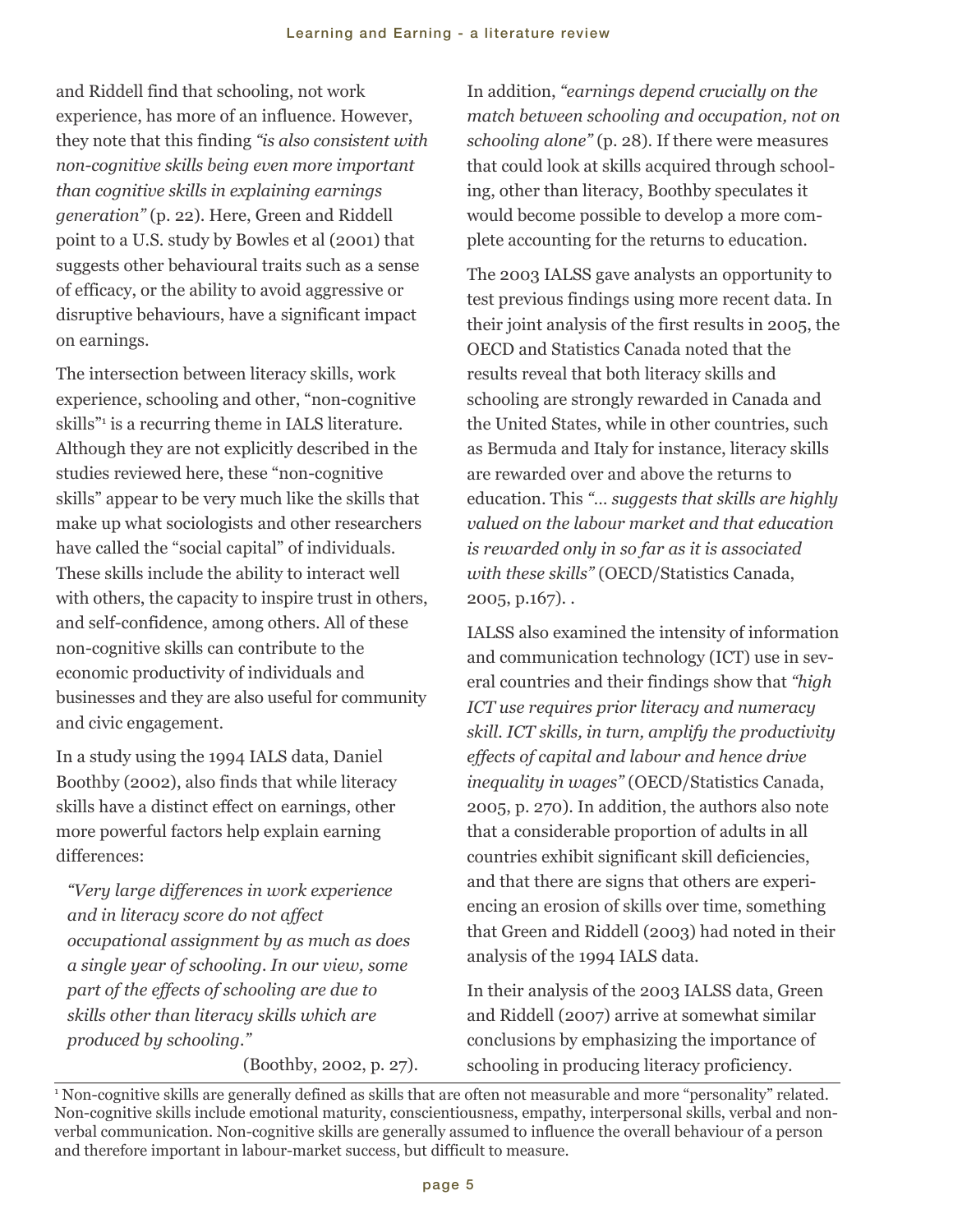The authors suggest that "…literacy and years of schooling are likely to be jointly determined" (Green and Riddell, 2007, p. 17). In order to determine how important the effect of schooling is in generating literacy skills, the authors also examine other variables, particularly parental education levels, and find that,

*"[…] once we instrument for schooling, the parental background variables all become smaller in magnitude and lose statistical significance. […] Our main conclusion is that, if the assumptions underlying our instrument are correct, these results indicate that education has a strong causal effect on literacy and that schooling is the dominant determinant of literacy."* (Green and Riddell, 2007, p. 19).

They also found some support-although not strong-for the "use it or lose it" effect. That is, those who use literacy more intensely at work tend to have a slightly higher literacy score with their skills declining more slowly over time.

Finally, Green and Riddell conclude that this is a minor impact compared to the effects of schooling. They still believe that literacy skills may play a more substantial role in accounting for returns to schooling, but acknowledge that this can also be explained by the fact that *"[…] schooling also affects earnings through its impact on noncognitive traits such as leadership skills and reliable attendance at work […] ."* (Green and Riddell, 2007, p. 41)

While not negating the importance that Green and Riddell impute to schooling as a strong contributor to literacy skills, a recent IALSS report by Canadian Literacy and Learning Network (CLLN & DataAngel 2011) presents evidence that there are distinct economic returns to literacy and schooling, but that literacy skills have an impact regardless of the educational level of individuals.

Using data from that report (CLLN, Murray and Shillington, 2011 p 3), the following table clearly shows differences in earnings by literacy level with different levels of educational achievement.

| <b>Literacy</b><br>level               | 1<br>Total | $\overline{\mathbf{2}}$ | 3        | 4        | 5        |          |
|----------------------------------------|------------|-------------------------|----------|----------|----------|----------|
|                                        |            |                         |          |          |          |          |
| <b>Total</b>                           | \$40,000   | \$28,000                | \$32,000 | \$44,000 | \$48,000 | \$55,000 |
| <b>Less than</b><br><b>High School</b> | \$23,000   | \$25,000                | \$25,000 | \$21,000 | \$17,000 | n/a      |
| <b>HS</b><br><b>Graduates</b>          | \$32,000   | \$27,000                | \$31,000 | \$35,000 | \$29,000 | \$36,000 |
| <b>Trade</b><br>(cert./din./a          | \$45,000   | \$31,000                | \$37,000 | \$49,000 | \$53,000 | n/a      |
| <b>College</b>                         | \$46,000   | \$31,000                | \$37,000 | \$49,000 | \$50,000 | \$49,000 |
| <b>Degree</b>                          | \$60,000   | \$50,000                | \$45,000 | \$63,000 | \$63,000 | \$60,000 |

## Average Earnings of the Population by Education and Literacy Level, no Adjustment for Age Distribution, 2003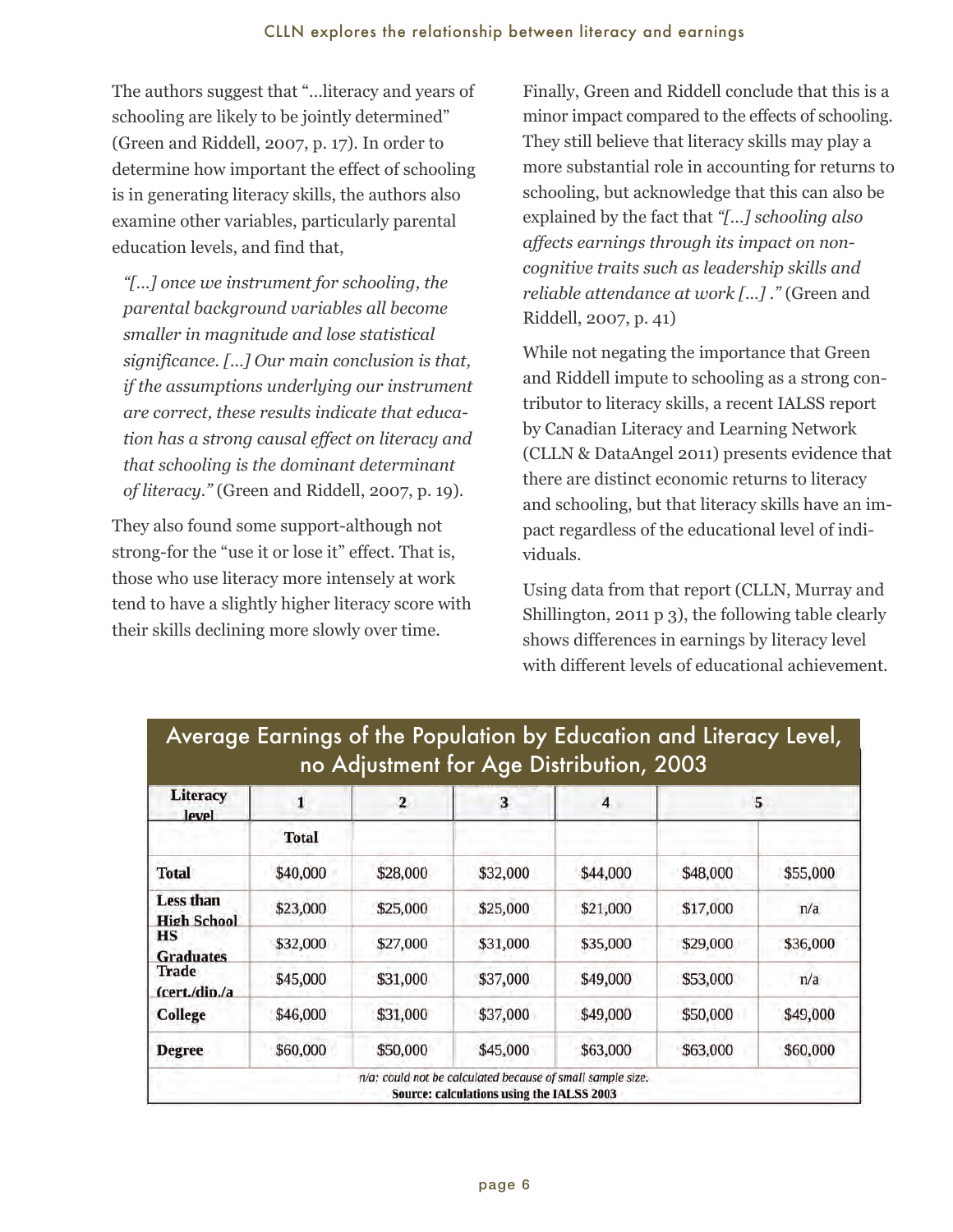<span id="page-10-0"></span>It is interesting that the authors found that the most critical threshold seems to be situated between levels 2 and 3, particularly for those who have educational credentials above a high-school diploma. It has been noted (Murray, 2010) that increased literacy does translate into higher wages for some workers, while for others finding and keeping employment becomes easier.

### Summary of Part 1

From the evidence presented in Part l, it appears that in Canada, literacy skills - as measured through IALS and IALSS - have a significant impact on the earnings of individuals. However, most of the studies reviewed also assume that other skills not measured by IALS probably contribute to earnings, and nearly all researchers agree that schooling plays an essential role in producing literacy skills and perhaps other skills that are valued by employers in the labour markets, but that these other skills do not appear to interact with literacy skills. The interaction between the various sets of skills is an area that requires further investigation.

These studies generally assume that the Canadian economy, much like that of the U.S., can be described as an open economy. According to Coulombe and Tremblay (2009), the *"key prediction of this open-economy growth model… is that the evolution of capital and output will be largely driven by the accumulation of human capital….[T]his prediction appears to fit the evidence from Canadian data."*(p. 4) It is interesting that, for the most part, economic analyses of IALS in Canada have not paid much attention to other economic factors such as labour-market institutions.

In Part 2, we examine studies that go beyond the scope of human-capital theory and produce findings that should be taken into account when assessing the role of literacy skills in explaining individual earning and other economic

 outcomes. A number of these studies highlight cases where the relationship between literacy skills and earnings seems to break down, particularly for groups such as women, immigrants, social assistance recipients and adults with lower education levels. On a larger scale, many researchers have conducted international comparative analyses that suggest that labour-market institutions in every country shape to a large extent how closely literacy skills are related to earnings.

It should be stressed that these findings do not necessarily imply that economic analyses conducted within the framework of human-capital theory are inadequate to understand the relationship between literacy skills and earnings. While some analysts (see Bowles et al, 2001) do make that claim, most studies we reviewed simply make the case that other approaches, both within economics as well as other disciplines, can help explain earning difference between individuals.

## Part 2: Expanding the scope of the analysis: other types of evidence

A number of researchers have used IALS data to examine whether the relationship between literacy skills and earnings applies to everyone, or whether this relationship is stronger for some groups than for others. In this section, we review selected studies that look at the links between literacy skills and earnings for women, immigrants, and adult with low levels of education. Some use only IALS data from Canada, but a few include comparative IALS data from other countries. Cross-national comparisons are useful because they introduce a new set of institutional factors, particularly the role of collective bargaining, which may also influence the relationship between literacy skills and earnings.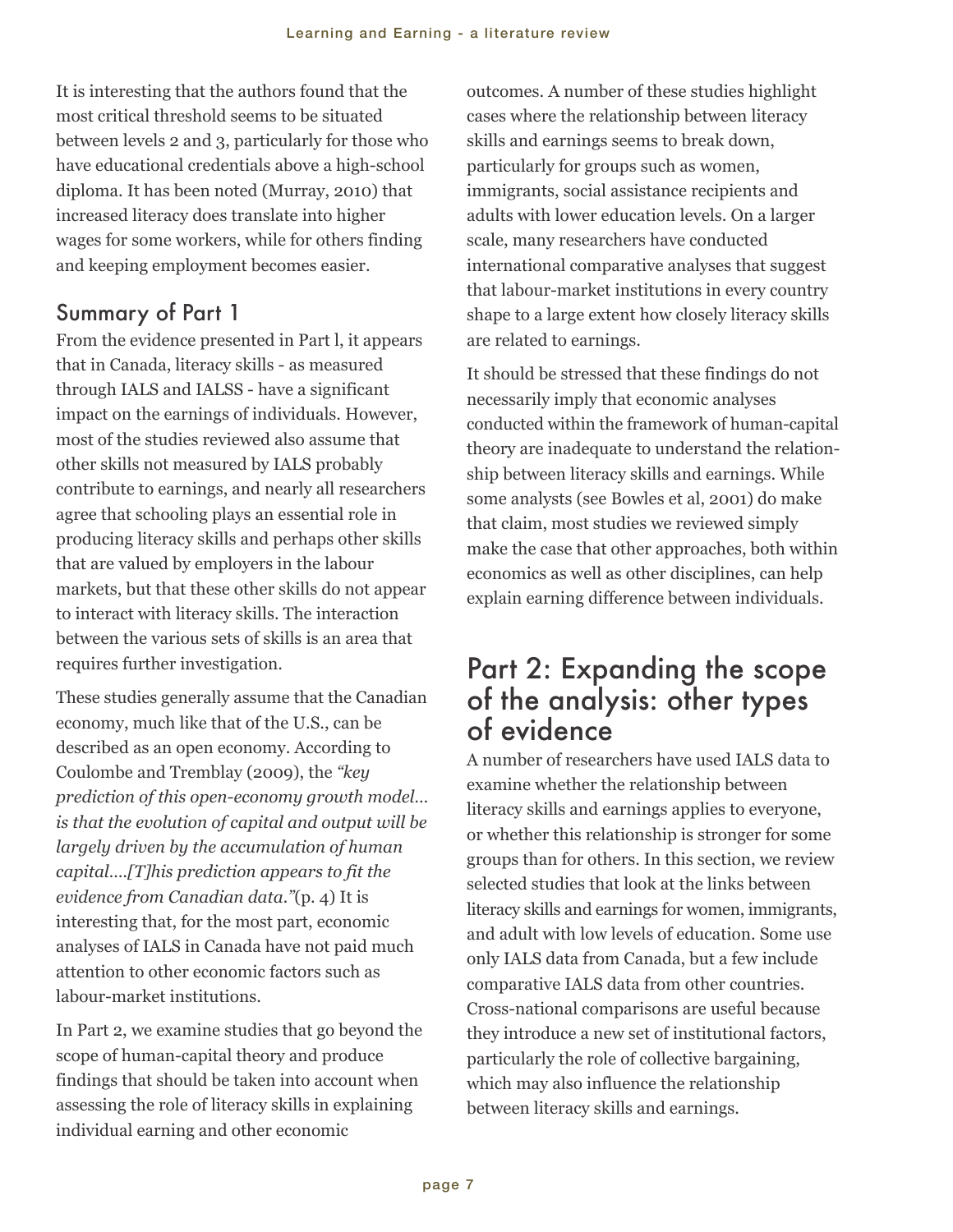#### <span id="page-11-0"></span>Literacy skills and earnings for women

Shalla and Schellenberg (1998) generally support the theory that strong literacy skills have a positive impact on earnings, but they also note that for women, this relationship is not straightforward because women with strong literacy skills sometimes earn no more than men with weaker literacy skills. In another 1998 study, Raudenbush and Kasim use data from the National Adult Literacy Survey (NALS) in the United States to investigate whether differences in literacy skills can explain the earnings differences between men and women. They conclude that they cannot since the skill differences between men and women are negligible. They also examine other explanations, such as differences in occupational preferences, but they reject these as well because *"most of the overall gender gaps (about two-thirds) lie within occupations"* (p. 60).

Using IALS data from eleven countries as a control for the other skills measures, Blau and Kahn (2001) also find that differences in cognitive skills cannot fully explain earning differences between men and women, but the international comparison leads them to attribute these differences to labour-market institutions. Their findings suggest that:

*[…] wage-setting mechanisms, such as encompassing collective bargaining agreements that provide for relatively high wage floors, raise the relative pay of women, who tend to be at the bottom of the wage distribution. Consistent with this view, we find that the extent of collective bargaining coverage in each country is significantly negatively related to the gender gap. (p. 40)*

Devroye and Freeman (2001) arrive at a similar conclusion, but their approach differs considerably. Instead of looking at the role of labour-market

 institutions, they ask whether wage-setting mechanisms that allow the labour market to function with few constraints and regulations, such as those found in the United States, encourage widely divergent rates of pay even within narrowly defined occupational groups. For instance, wage differences for software engineers working in European Union countries tend to be narrower than those for software engineers in the United States because US firms have more freedom to use different reward mechanisms, such as bonuses or stock options. Devroye and Freeman claim that IALS data suggest this is what is happening, which suggests in turn that literacy skills alone do not have as important an impact on earnings as other researchers have suggested.

Leuven et al. (2004) dispute this assessment. Their analysis, also based on the 1994 IALS data, uses different statistical assumptions that lead them to assert that the standard supply and demand model for skills accounts for a significant proportion of earning differences between men and women. They do not deny that labour-market institutions may play a role, but believe that the *"relative contributions of institutions and market forces are [… ] still unknown ."*(p. 484)

Finally, in its analysis of the 2003 IALSS, Statistics Canada (2005b) reports that in Canada the relationship between literacy skills and earnings seems to be stronger for women than for men. The report states that *"[…] a much higher percentage of men than women earning at least \$60,000 a year are at the lowest levels of literacy - one in four men and fewer than one in ten women nationally. Similarly, in the next highest earnings category, \$40,000 up to \$60,000, about one in three men compared with less than one in five women are at the lowest levels of prose literacy ."*(p. 82)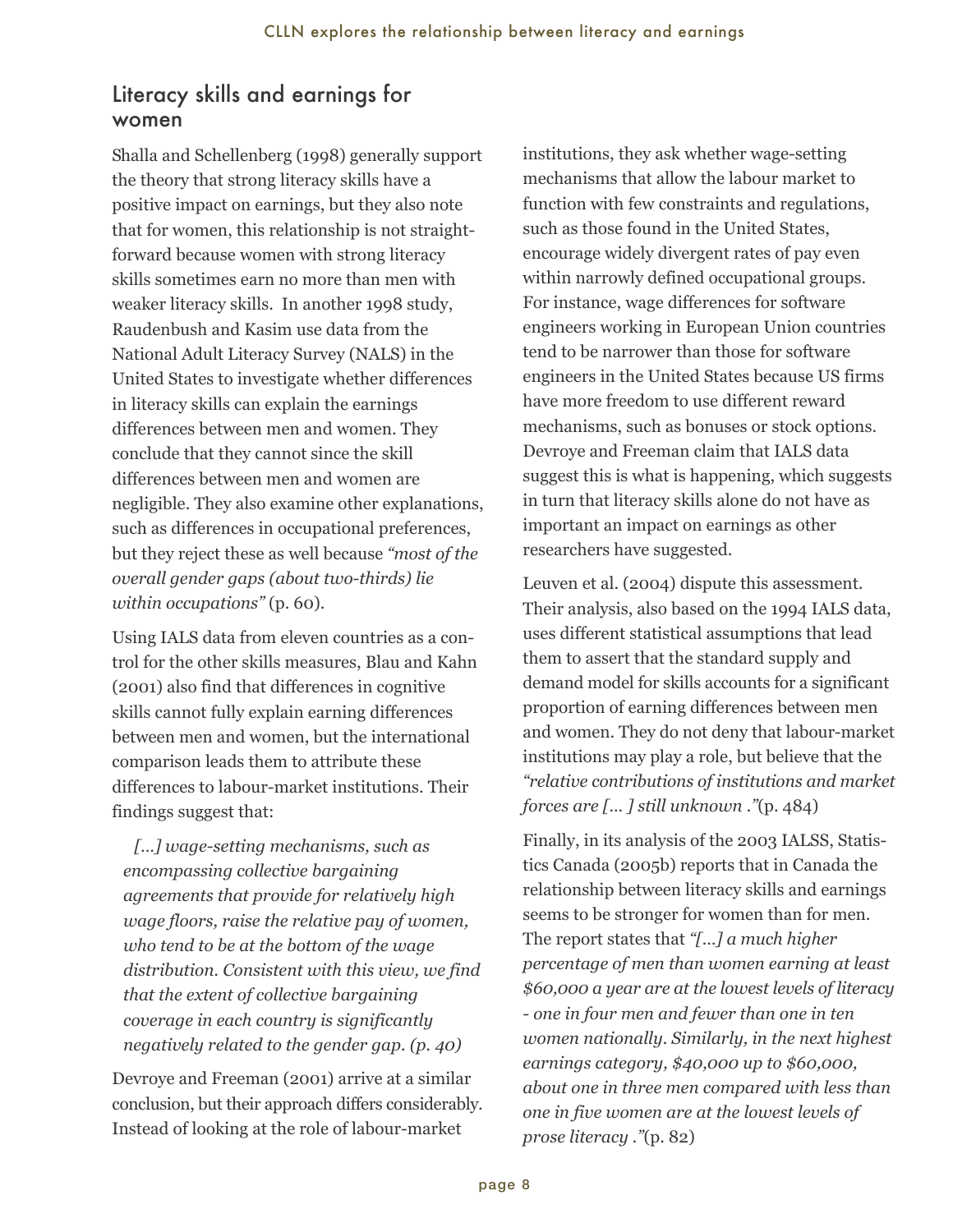<span id="page-12-0"></span>The report does not offer an explanation for this finding, but it seems clear that factors other than economic rewards for skills are at work. We review what some of these factors might be in our discussion of international evidence in a later section.

#### Literacy skills and earnings for immigrants and ethnic minorities

Earnings for new immigrants to Canada have declined over the last 20 years. Analysts have suggested this may be partly attributed to a decline in skills among new immigrants, even though on average educational attainment among immigrants has risen to the point where they tend to better educated, as a group, than native-born Canadians (Garnett Picot, 2008). IALS data has allowed analysts to investigate these issues more thoroughly.

Before IALS, analysts such as Finnie and Meng (2002) had used data from the Survey of Literacy Skills Used in Daily Activities (LSUDA), to examine whether the returns to education and skills for male immigrants to Canada differed from the returns for these same skills when obtained in Canada. They concluded that the income gap between male immigrants to Canada and native-born male Canadians could be fully explained by skill differences.

Immigrants who were educated in Canada also receive a lower return to their education than native-born Canadians, although this appears to be restricted to those with lower levels of education. However, Finnie and Meng recognize that

*[…] immigrants' credentials and skills are being discounted and naturally this adversely influences their incomes. While it is always difficult to separate the influences of race, skill quality and nformation costs, governments should actively pursue policies to*

#### *eliminate barriers to allow for the recognition of immigrants' skills*(p. 20).

Ferrer, Green and Riddell (2006) produce similar findings from two sets of data. They used the 1998 Ontario Immigrant Literacy Survey (or OILS) to obtain data on demographic and labour market information and results from literacy and numeracy tests for immigrants, which they compare to the results for native-born Canadians in IALS.

They find that immigrant literacy skill levels are significantly lower than the skills of native-born Canadians and that the economic returns of these skills for immigrants are in line with the returns that native-born Canadians with similar skill levels get in the labour market. However, while it appears that lower literacy skills have an impact on earnings for immigrants, they observe that other factors are probably at work, particularly the fact that work-experience acquired outside Canada is heavily discounted once immigrants arrive, and this is especially true for highly educated immigrants. Their results also show that while work experience does not translate into increased levels of literacy proficiency for Canadian-born workers, it does for immigrant workers. The authors suggest that this difference is likely related to language proficiency. As immigrants gain work experience, they also gain increased language skills, which produces increased literacy proficiency measures. This difference may help explain why literacy and education can have distinct effects for immigrants. It also introduces the intersection and overlap between literacy and language skills.

In a later paper, Bonikowska, Green and Riddell (2008) address the same questions, and by adding data from IALSS to that from the OILS and IALS. They reach a similar conclusion that immigrants get better economic returns from their literacy proficiency than from their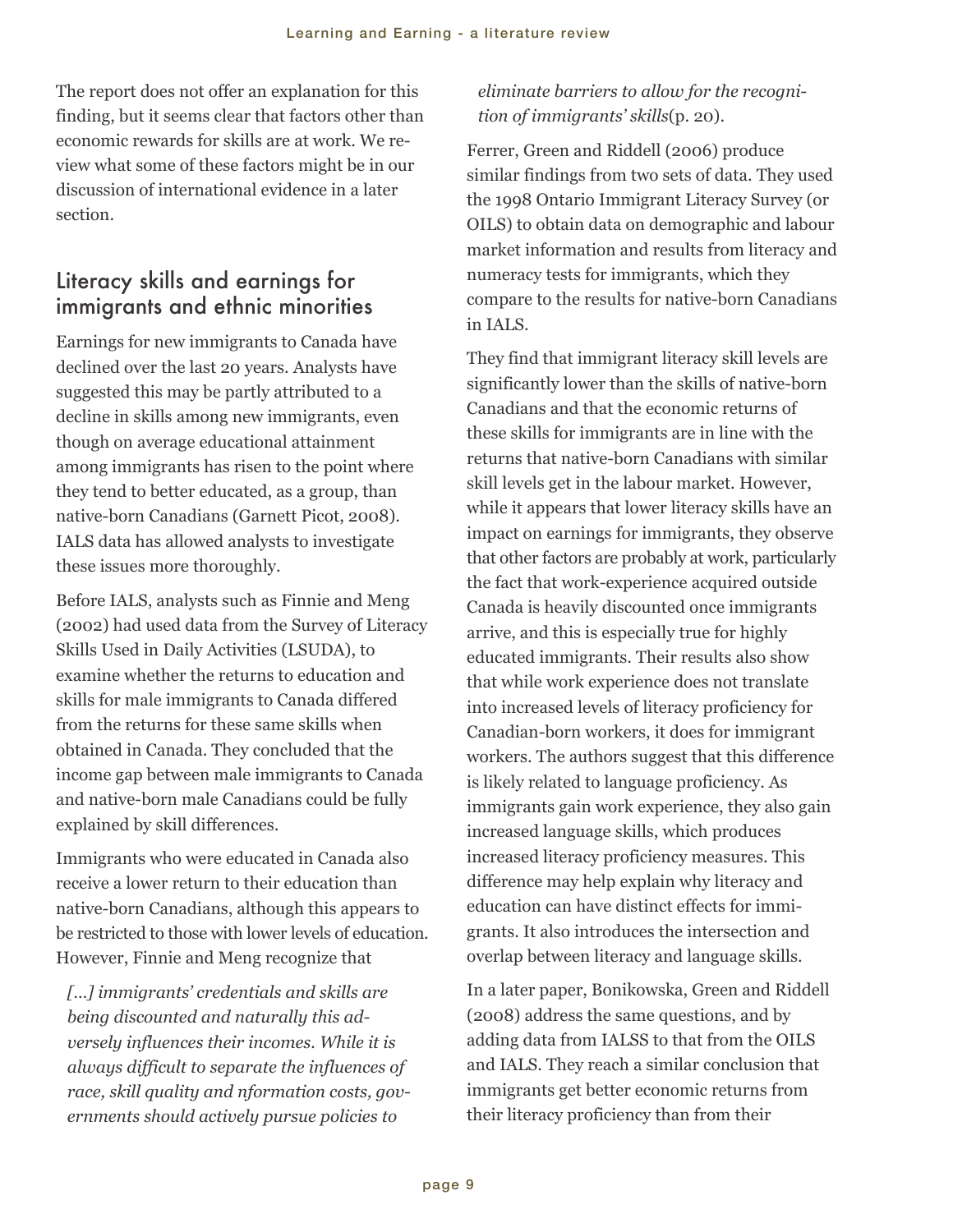<span id="page-13-0"></span> education credentials. Their findings lead them to suggest that *"[…] raising immigrant average skill levels to the Canadian-born level would almost eliminate the earnings disadvantage of high school educated male immigrants relative to similarly educated Canadian-born men, and would produce a substantial earnings advantage among high school educated female immigrants."* (p. 9)

The analytical framework used in these studies does not address important questions that have been raised elsewhere. For instance, does the relationship between literacy skills and earnings hold for all groups of immigrants, regardless of their origin or their ethnicity? Finnie and Meng (2003) are perhaps the only ones who have attempted to investigate these issues. Using the Survey of Literacy Skills Used in Daily Activities, (LSUDA) data, they present an *"[…] empirical examination of the incomes of visible minorities, aboriginal Canadians, and whites which is unique in that it takes into account not only education levels and other standard human capital measures, but also immigration status and literacy and numeracy (i.e., cognitive) skill levels."* (p. 1)

In addition, Finnie and Meng (2003), find that ethnic minority groups in Canada show a wide range of income levels and literacy and numeracy skills and that these variations in skill levels account for much of the minority-white gap in earnings (up to 65%) for men. However, they also note that literacy and numeracy variables do not explain much of the earning gap for women. These findings are consistent even when they restrict their analysis to immigrants who belong to visible minority groups. Not all the earning gap can be explained by variations in skill levels, though, and they ask whether these results would change if better ways of measuring human capital were found. They also wonder whether "the ethnicity effects found here could be due to

the under-valuation of immigrants education, previous labour market experience, and other skills in the Canadian labour market." (p. 16)

## Literacy skills and earnings for Aboriginal people in Canada

There has been surprisingly little attention paid to the relationship between literacy skills and earnings for aboriginal Canadians, at least within IALS framework. In a 2008 report, Bagala Biswal recognizes that the very small Aboriginal sample size in IALSS may not be representative of the total Aboriginal population in Canada. Despite these limitations, he believes that IALSS data can provide useful indications of the magnitude of the literacy skills issues among Aboriginal people in Canada. He finds that on average, Aboriginal people tend to have lower literacy test scores than non-Aboriginal Canadians.

There are also differences between the three major groups that make the Aboriginal population in Canada (North American Indians, Metis and Inuit), with the Metis having the highest percentage of people scoring at level 3 or above.

Like other analysts, Biswal notes that strong literacy skills generally lead to higher earnings, but also says that "the relationship between prose literacy and earnings was generally stronger for Non-Aboriginal people at national and territorial levels compared to Aboriginal people" (Biswal, 2008, p.36). For instance, the proportion of non-Aboriginal people with levels 3-5 who were earning \$60,000 or more a year was 74.5%, while only 61% of Aboriginal people with levels 3-5 were earning \$60,000 or more a year. He suggests that this may be due to the fact that they "might live in areas with a constrained labour market" (p.37). In other words, where Aboriginal people choose to live and work probably has an impact on their earnings even if they have strong literacy skills.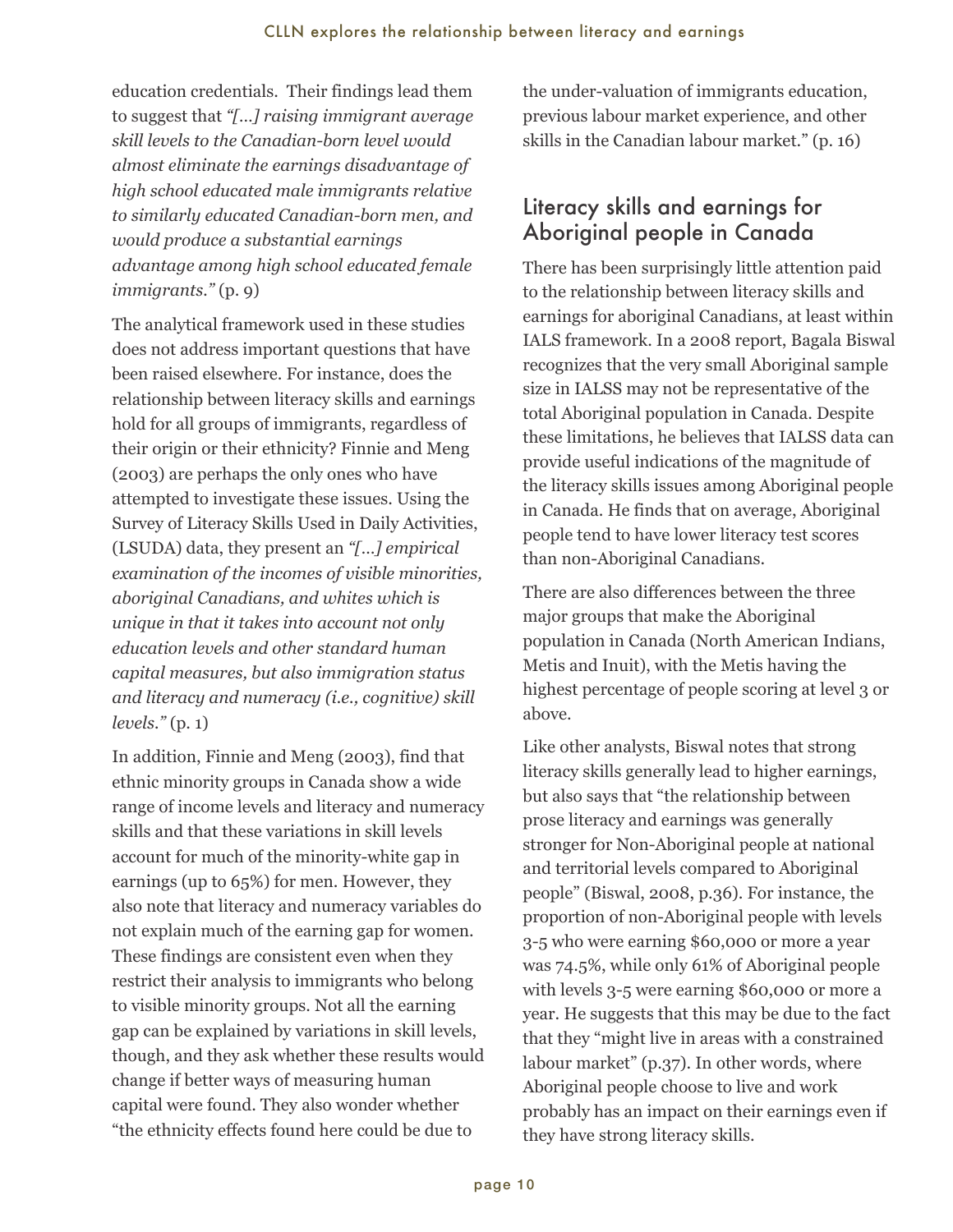#### <span id="page-14-0"></span>Literacy skills and earnings for adults with low literacy skills

It is generally assumed by policy makers that improving the literacy skills of adults would improve their labour-market outcomes, although it appears that this may not be true in all cases. For instance, using U.S. data from the 1992 National Adult Literacy Survey, Barton and Jenkins (1995) observe that higher literacy skills are generally rewarded by more stable employment and higher annual income, a pattern that remains true for social assistance recipients, but they also note substantial income disparities between welfare recipients and nonwelfare recipients at the same IALS level of ability, differences *"so large […] that welfare recipients who performed in the fourth level of prose literacy earned less, on average, than adults in the general population who performed in the lowest level"* (p. 54).

In addition, the rate of earning increases was lower for social assistance recipients. For the authors, these results indicate that factors other than low literacy are involved in explaining the incidence of social assistance dependence (although the authors do not address them) and that some assumptions about the positive economic consequences of literacy need to be questioned.

Kapsalis (1998) examines this issue from a different perspective in Canada. He explores the connection between literacy and work for social assistance recipients (SARs) to determine whether being employed improves the literacy skills of SARs. He finds that literacy skills are a strong predictor of employability among adults who receive social assistance, and annual earnings' levels are correlated more with literacy levels than education levels. Not surprisingly, social assistance recipients had lower levels of education and literacy than those who were not

receiving benefits. He also finds that being employed has an impact on literacy skills, particularly among SARs, but he cautions that "[..] *separating the correlation between work and literacy into its two components* [the effect of literacy on work and the effect of work on literacy] *is a difficult methodological issue."* (p.20) In addition, Kapsalis notes that only work involving daily literacy activities has such an impact, but it is not clear if this type of work enhances literacy skills or if it simply offers an opportunity to maintain their skills. As noted, Green and Riddell (2003) found that work experience did not generally lead to an increase of literacy skills.

Whether employment actually increases literacy skills or simply helps to maintain them, it seems clear that employment has a direct effect on literacy skills. Willms and Murray (2007) found that people who are employed typically have higher literacy test scores than people who are not employed (p. 22). They go on to note that literacy habits at home are important in preventing literacy skill loss, that their analysis cannot determine if a loss of literacy skills is directly related or a symptom of unemployment but that regardless it is real and socially significant for the individuals involved and to the economy.

Edin and Gustavsson (2008) ,using 1994 and 1998 Swedish IALS data, find that long periods of unemployment probably lead to a depreciation of literacy skills. They allow that they are unable to exclude the possibility of reverse causation; that unemployment itself may be due to a loss of skills. However, they believe that such a possibility remains small, *"given our finding that the most negative effects were for individuals with uninterrupted spells of non-employment between the two test dates."* (p. 20).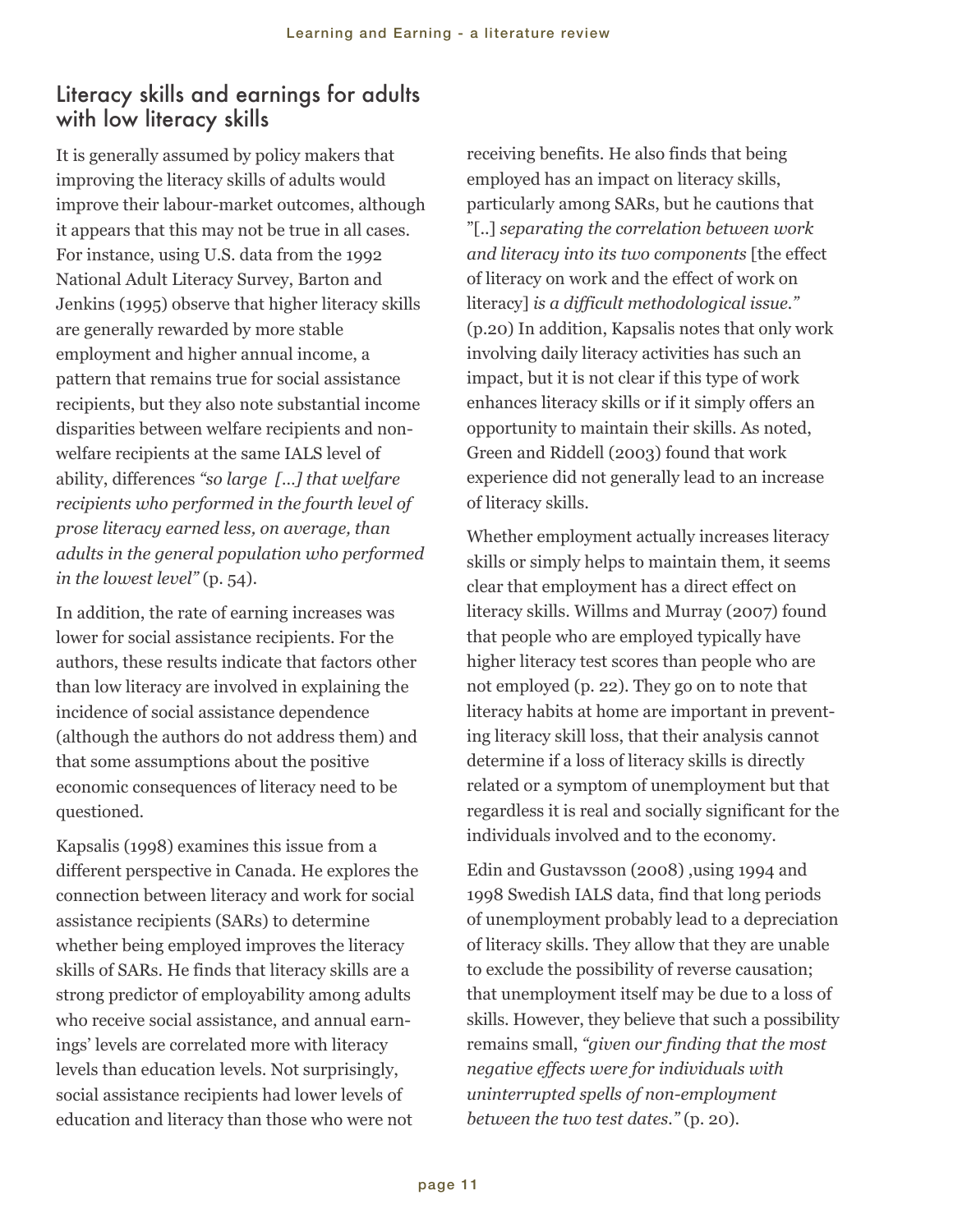<span id="page-15-0"></span>Much of the literature on adults with low literacy skills has focussed on finding the best ways of increasing those skills in the belief that these efforts will produce positive economic returns for individuals. In the UK, a recent report (Vorhaus, 2009), summarizing the available evidence, found support for linking good literacy skills in adults with positive economic returns. Vorhaus notes that for people who acquired those skills when they were adults, these economic returns can take longer to materialize. He points to evidence that suggests economic returns tend to be stronger for improvements in numeracy skills. Vorhaus also notes that there is insufficient evidence on the impact of learning in different settings such as workplaces or post-secondary or continuing education institutions.

Reder (2010) finds an economic return to literacy skills for those who did not complete high school. Using data from the Longitudinal Study of Adult Learning (LSAL) in the U. S., Reder looked at changes in literacy proficiency and how the changes affected earnings over time for one cohort. He found that literacy proficiency does have a positive impact on earnings amongst high school drop-outs. Interestingly, he also found that literacy skill level improves once adults leave school, an observation that is consistent with other recent research that examines resistance to learning in adult education.

#### The role of national labour markets: an international perspective

The idea that labour-market institutions can explain some of the differences analysts have observed in the economic returns to literacy skills across countries is familiar to both economists and sociologists. Some of the authors already reviewed arrive at similar conclusions. Green and Riddell (2003) have suggested that the labour market in Canada places a high premium on literacy skills and Devroye and

 Freeman (2001) suggest that countries with the least-regulated labour markets see higher returns to skill investments.

In their examination of wage inequalities in the U.S., Blau and Kahn (2005) use data from the 1994-1998 IALS to find, that while differences in skill levels partly explain earning inequalities, other factors seem to be at work. They note that the U.S. has both a greater abundance of lowskilled workers and much less coverage by collective bargaining than elsewhere in the OECD, which may help to produce higher wages for skill in the U.S.

Howell and Huebler (2004) arrive at the same conclusion. They use data from IALS to test some of the dominant assumptions -- what they call the OECD-IMF orthodoxy-- about wages, skills and the role of labour-market institutions. For instance, they examine whether there is a tradeoff between more egalitarian wage-setting mechanisms, such as minimum-wage rules and extensive collective-bargaining coverage, and higher levels of unemployment and they find no meaningful evidence for it. They also examine whether large differences in skills explain wage inequality and, again, find little evidence that large differences in the dispersion of skills explain much of the inequalities they observed. The exception is the Anglo-Saxon countries (the United States, the United Kingdom, Canada, Australia and New Zealand) where there is a stronger correspondence between skills and earnings. They argue that, in the real world, supply-demand may create a feasible range of wages, but bargaining power and labour market institutions play important and complicated roles in the process, and conclude that a "convincing explanation for differences in earnings and employment trends across developed countries requires moving beyond simple supply and demand stories." (p. 65). Denny et al. (2004) use the same data to perform a cross-national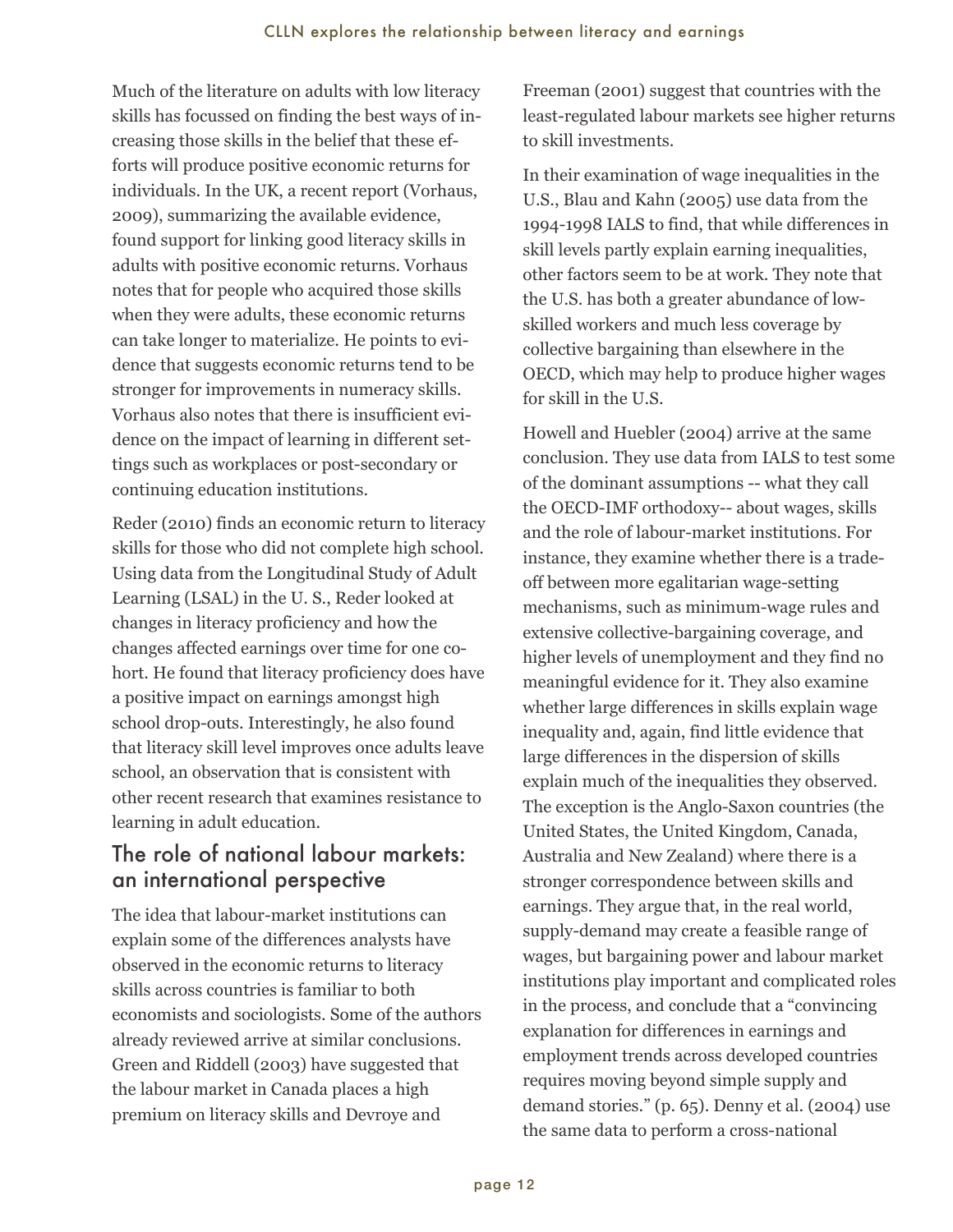analysis of the relationship between earnings and literacy skills. They find significant differences among countries, but their findings generally support the idea that literacy skills have a measurable impact on earnings. For his part, Carbonaro (2006) uses IALS data from several countries and finds that there are greater returns on literacy skills in liberal market economies (free-market economies with a minimum of rules and regulations, such as the US, but also found in Canada and Australia) than in social-market economies which are generally characterized by greater state intervention and regulation in the economy, such as Germany. The authors suggest that labour-market institutions and regulations play an important role in protecting low-skilled workers from wage practices that do not allow them to achieve a minimum standard of living.

Barone and Van de Werfhorst (2009) concur, but suggest we must make a distinction between the returns for general cognitive skills and work-specific abilities (literacy, financial, and technical). They find economic returns for general cognitive skills, but their results suggest that the economic returns are stronger for work-specific abilities. These results also vary, depending on the country of study. Like other analysts, they caution that

*[...] skills that are rewarded on the labour market are not necessarily cognitive in nature. This suggests that our results may still underestimate the importance of human capital ." They add that "the relative importance of general versus work-specific cognitive abilities varies systematically between countries, with a larger fraction of the schooling effect being captured by the work-specific component in Germany and the Netherlands than in the US and the UK. This can be explained by the different role of schooling between countries.*(p. 26)

Barrett (2009) uses data from the Australian Bureau of Statistics Adult Literacy and Life Skills Survey (ALLS06) to examine whether measured skills can explain earnings differences and the extent to which there is evidence for what he calls the "sheepskin effect ." He finds that measured skills explain a certain proportion of the returns to schooling (up to one-third for an additional year of schooling), but notes that other, noncognitive skills, such as perseverance and diligence, play an even more important role. He also finds that the returns to cognitive skills tend to be higher when associated with the completion of a formal credential, which indicates the presence of the sheepskin effect. Additionally, Barrett suggests that credentials may also play a role in signalling to employers the presence of non-cognitive skills such as those are valued in theories of social capital.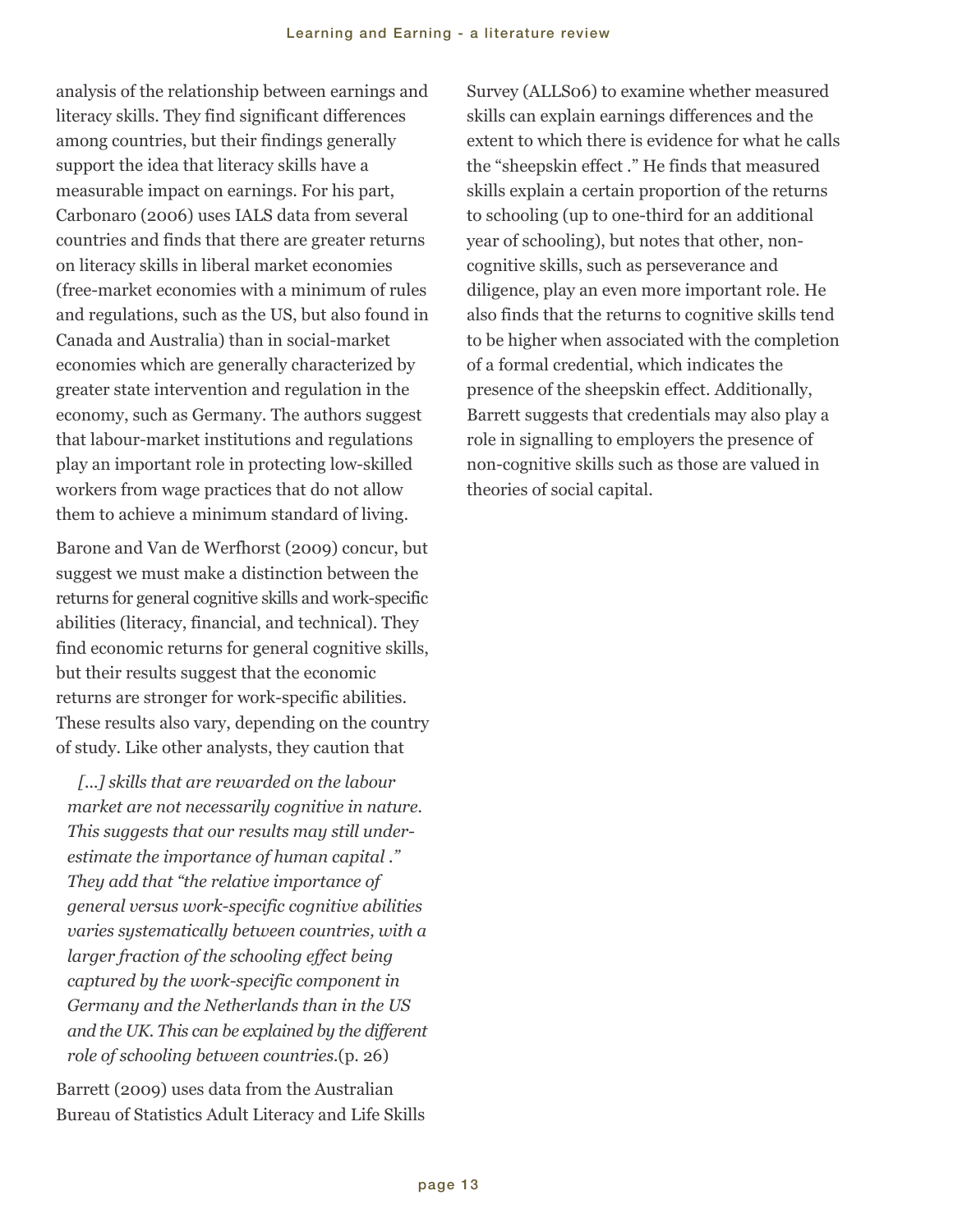# <span id="page-17-0"></span>Summary and conclusions

This literature review posed four questions:

1. Does existing research establish clear links between literacy proficiency and earnings? Is the relationship between literacy and earnings equally strong for all groups in Canada, the United States and other OECD countries?

2. Are there other factors at work? If so, what are these factors?

3. What are the policy implications of these links for poverty reduction and reducing earning inequalities in Canada?

4. What are the remaining knowledge gaps and the most promising avenues for future research efforts around these questions?

As shown, the links between literacy proficiency and economic well-being are not always straightforward, but they can be summarized as follows:

- ▶ Literacy proficiency does have an impact on individual earnings,
- $\blacktriangleright$  this impact varies from country to country, although it appears to be stronger in Canada and the U.S.,
- $\bullet$  different groups do not reap equal benefits from having literacy proficiency,
- $\rightarrow$  other general cognitive skills may be equally, if not more, important in explaining earning differences between individuals,
- **If** long periods of unemployment tend to erode literacy skills, but being employed does not guarantee that individuals will maintain these skills; the nature of their work and their own personal habits also matter,
- 4 labour-market institutions ( collective bargaining coverage, minimum wages rules) also play a role in explaining individual earnings differences within a country, and
- $\blacktriangleright$  adults who improve their literacy proficiency eventually obtain improved earnings, but these gains may take time to materialize.

What are the policy implications of these links for poverty reduction and reducing earning inequalities in Canada?

First, it matters that we find better ways to improve the skill levels of adults with low skills. However, these improvements cannot be limited to only literacy skills. Other non-cognitive skills may matter as much, if not more.

Learning opportunities must be provided in all the settings where Canadians go about their daily lives: at work, but also in the family and the community. Steve Reder's (2010) work on the distinction between proficiency and practices measures seems especially relevant here. According to him, the rationale for funding adult literacy programs is often based on claims that these programs raise the literacy proficiency of adults, while research shows that these programs have the most direct immediate impact on the literacy and numeracy practices of adults. Proficiency may increase over time as a result of the changed practices. Reder stresses that, since the accountability frameworks under which most programs typically operate stress immediate proficiency gains, many funding and policy choices are currently based on faulty assumptions at a time when countries are trying to improve the literacy and numeracy skills of a significant segment of their populations.

There is evidence that some skills, though not all of them, can be useful at home, at work, when we seek medical services, when we negotiate a lease, mortgage or other financial instrument. If that is the case, then it makes sense to multiply learning opportunities, not limit them. As a recent (2011) OECD/CERI report on workforce skills and innovation points out: *"Having a large minority of a population with very low literacy and numeracy skills represents a significant constraint on the capacity for innovation. The*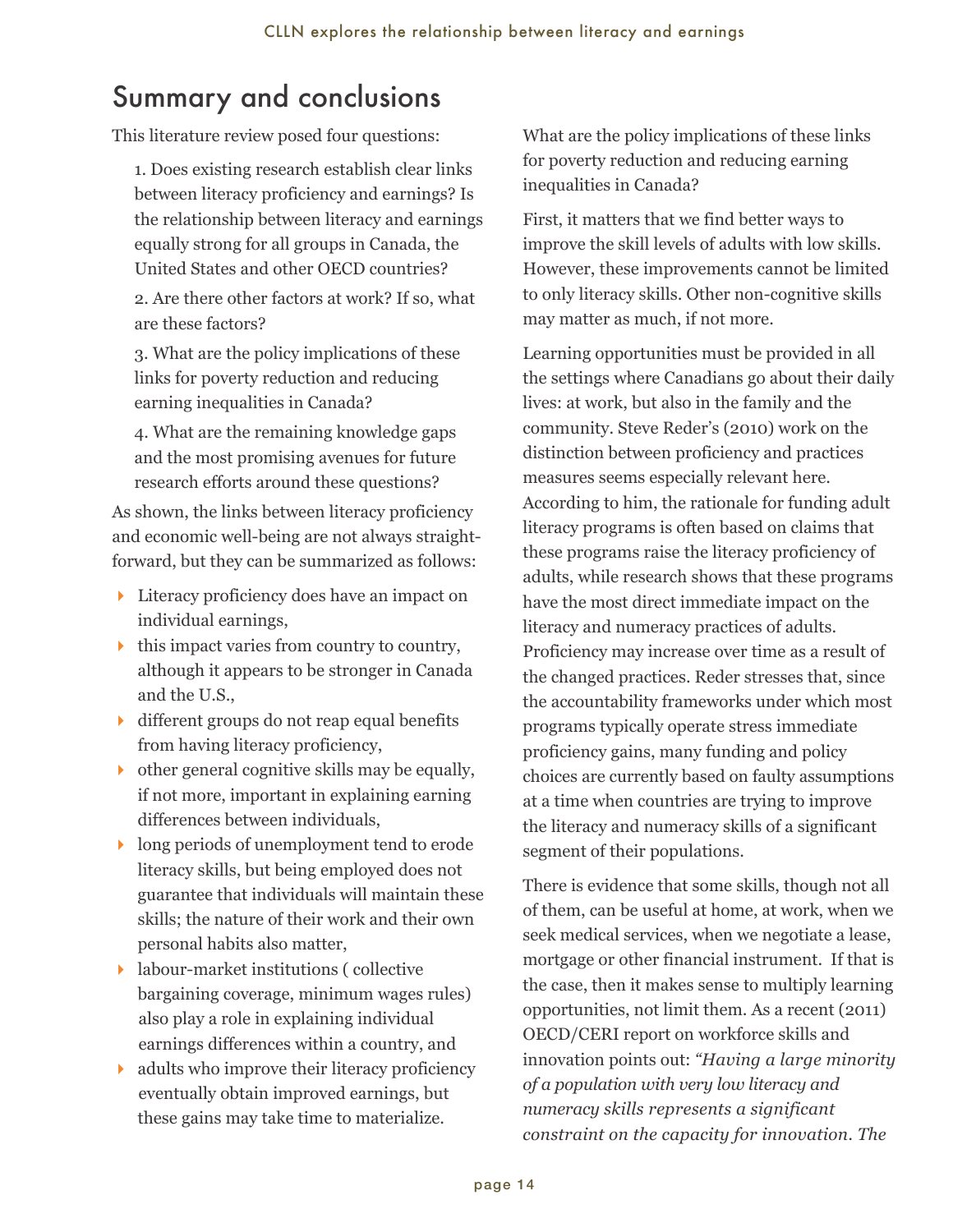#### *evidence for this is indirect but it is the case that countries with the largest variation in level of ability in basic skills also have the highest degree of income inequality ."* (p. 60)

As noted, the Canadian labour market tends to be less regulated than in other countries and businesses have taken advantage of this to adopt norms and practices that have resulted in higher labour turnover. While there are certain economic benefits associated with these practices, there are also perverse effects. For instance, the OECD notes that "non-standard forms of employment such as casual, contract and part-time jobs, and practices that result in higher labour turnover, are associated with both lower employer investment in worker training and lower investment by workers themselves in their own education and training" (p. 61). In addition, there is some evidence that time spent out of work tends to erode skills, particularly numeracy skills (Bynner and Parsons, 1998). There is still a lot to be learned about what works best to maintain and even upgrade the skills of those who are out of work.

Evidence supports the idea that improving the skills of Canadians may not be enough to give them decent earnings. For one thing, it cannot be assumed that because a significant percentage of the workforce sees high economic returns to skills and education in Canada, that all workers who manage to gain these skills would get similar returns. In addition, if the economic returns from stronger literacy skills for specific groups are mitigated by other factors, it seems reasonable to believe there are grounds for examining labour-market institutions and asking if they could be altered to produce more equitable outcomes. This is a complicated issue, of course, because labour-market regulations are not completely separate from the social and civic culture in a country. They work best when they are widely accepted and seen as beneficial by most citizens. In Canada, it may well be that this varies

from province to province. As always, in Canada, jurisdictional issues must be considered, since provinces are primarily responsible for education, social services and training, while the federal government – which shares some responsibilities for these issues – now plays an increasingly modest role. In the final analysis, however, careful changes to Canada's labourmarket institutions may well be our best opportunity to introduce more equity and better incentives for upgrading the skills of Canadians.

In a report on poverty presented in November 2010 by the House of Commons' Standing Committee on Human Resources, Skills and Social Development and the Status of Persons with Disabilities, the authors acknowledge that increasing adult literacy levels should be part of any plan attempting to reduce poverty in Canada. (House of Commons 2010) Among the committee's recommendations, they recommended that *"the federal government take steps to substantially increase adult literacy levels, in particular by increasing funding for the literacy and life skills program and through measures to encourage newcomers to learn English or French."* (p. 238)

The real challenge, for CLLN and other literacy organizations, will be to expand and enrich that awareness by proposing tangible evidence that, while workplace literacy and essentials skills are important to equip adults with better skills, real progress will only be made when adult literacy initiatives are seen as complementary wherever they take place.

In return, literacy organizations may have to shoulder the burden of providing evidence that their programs and learning initiatives produce results. While credible research may not, in and of itself, be sufficient to bring about social change, it does provide a good basis for discussion and dialogue with policy-makers.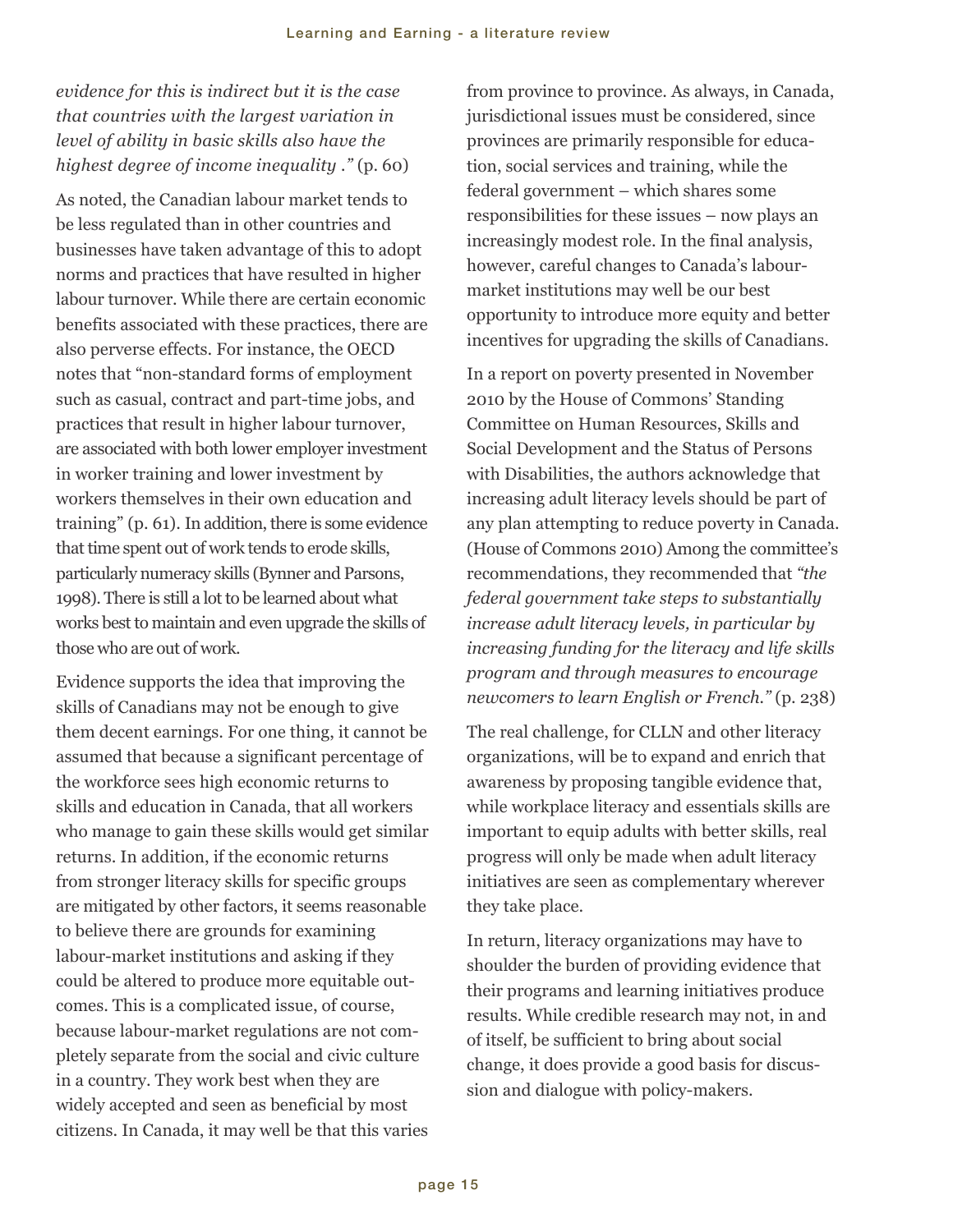## <span id="page-19-0"></span>Bibliography

Barone, Carlo & Van de Werfhost, Herman. (2009). *Education, Cognitive Skills and Earnings in Comparative Perspective.* Retrieved from http://hermanvandewerfhorst.socsci.uva.nl/IS\_forthcoming.pdf

Barrett, Garry F. (2009). *The Return to Cognitive Skills in the Australian Labour Market.* Retrieved from https://editorialexpress.com/cgi-

bin/conference/download.cgi?db\_name=ESAM09&paper\_id=218

*Barton, P. E. & Jenkins, L. (1995). Literacy and dependency: The literacy skills of welfare recipients in the United States.* Retrieved from http://www.eric.ed.gov/ERICWebPortal/detail?accno=ED385775

Biswal, Bagala. (2008). *Literacy Performance of Working-Age Aboriginal People in Canada: Findings based on the International Adult Literacy and Skills Survey (IALSS) 2003.* Statistics Canada and Human Resources and Social Development Canada. Learning Research Series. July 2008. 75 pages.

*Blau, Francine D. & Kahn, Lawrence. (2001). Understanding International Differences in the Gender Pay Gap.* National Bureau of Economic Research, Working Paper Series, no. 8200. 63 pages. Retrieved from http://www.nber.org/papers/w8200

Blau, Francine D. & Kahn, Lawrence. (2005). *Do cognitive test scores explain higher US wage inequality?* Review of Economics and Statistics 87, no. 1 (February): 184-193.

Bonikowska, A., Green, D. & Riddell, C. (2008). *Literacy and the labour market: Cognitive skills and immigrant earnings.* Retrieved from http://www.statcan.gc.ca/pub/89-552-m/89-552-m2008020eng.pdf

Boothby, D. (2002). *Literacy skills, occupational assignment and the returns to over- and under-education.* Retrieved from http://www.statcan.gc.ca/pub/89-552-m/89-552-m2001009-eng.pdf

Bowles, Samuel, Herbert Gintis & Melissa Osborne. (2001). *The determinants of earnings: A behavioral approach.* Journal of Economic Literature, 39, no. 4 (December): 1137-1176.

Brady, D., Fullerton, A., & Moren Cross, J. (2010). *More than just nickels and dimes: A cross-national analysis of working poverty in affluent democracies*. Social Problems, 57(4), 559-585.

Bynner, J., Parsons, S. (1998). *Use It or Lose It? The Impact of Time Out of Work on Literacy and Numeracy Skills.* London: Basic Skills Agency. Retrieved on January 12, 2012. [http://eric.ed.gov/ER-](http://eric.ed.gov/ERICWebPortal/search/detailmini.jsp?_nfpb=true&_&ERICExtSearch_SearchValue_0=ED430160&ERICExtSearch_SearchType_0=no&accno=ED430160)[ICWebPortal/search/detailmini.jsp?\\_nfpb=true&\\_&ERICExtSearch\\_SearchValue\\_0=ED430160&ERI](http://eric.ed.gov/ERICWebPortal/search/detailmini.jsp?_nfpb=true&_&ERICExtSearch_SearchValue_0=ED430160&ERICExtSearch_SearchType_0=no&accno=ED430160) CExtSearch\_SearchType\_0=no&accno=ED430160

Canadian Literacy and Learning Network & DataAngel (2011). *An analysis of the role of literacy in improving earnings adjusting for the impact of education. Canadian Literacy and Learning Network*. Unpublished report.

Carbonaro, W. (2006). C*ross-national differences in the skills-earnings relationship: The role of labor market institutions*. Social Forces, 84(3), 1819-1842.

Centre for Literacy (2010). *Social Capital Outcomes of Adult Learning and Literacy Initiatives: How Do We Measure Them?* Montreal. ISBN: 978-0-9784752-8-4. 36 pages.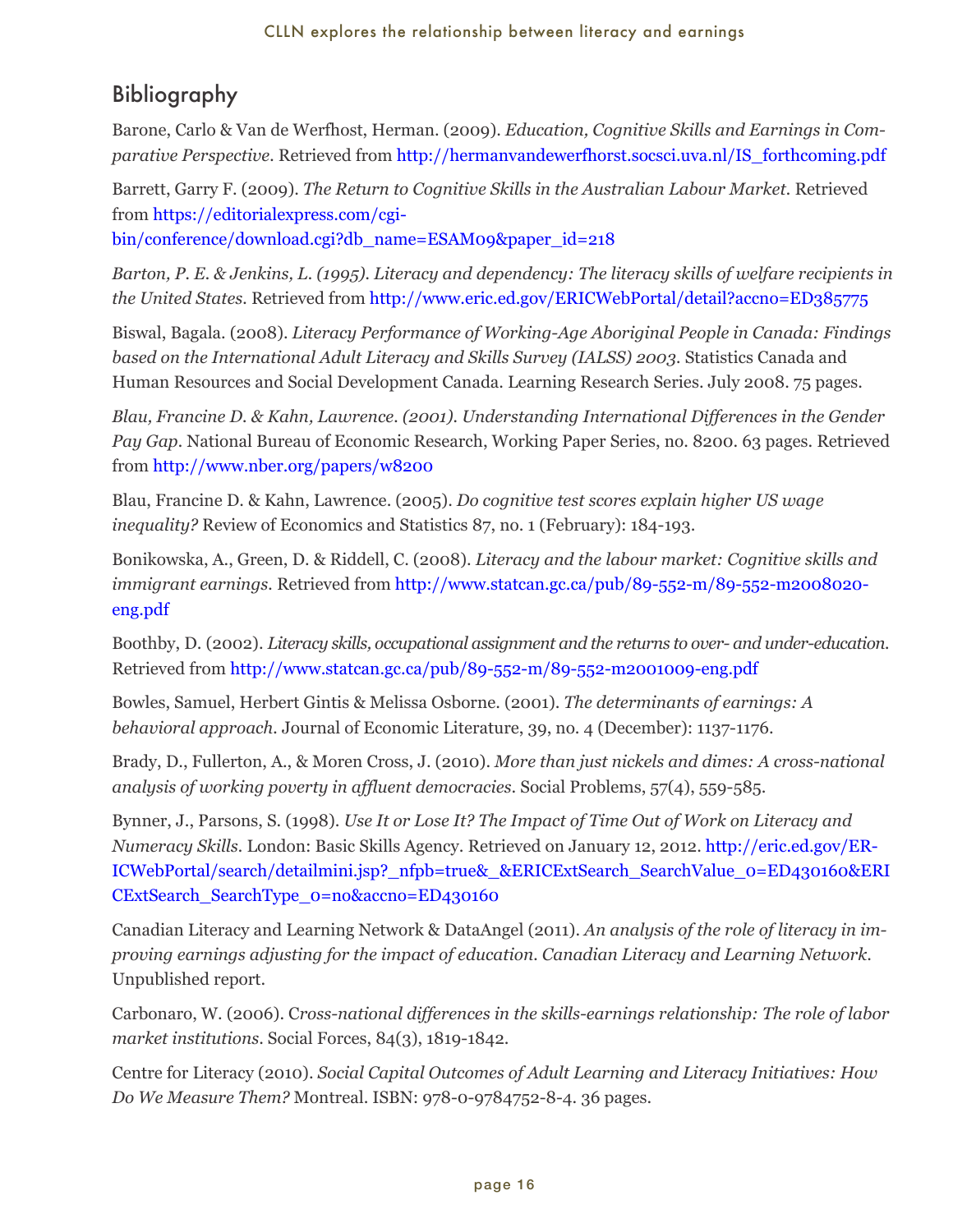Coulombe, S. & Tremblay, J.-F. (2009). *Education, Productivity and Economic Growth: A Selective Review of the Evidence.* International Productivity Monitor, 18 (Spring 2009), pp.. 3-24.

Coulombe, S. & Tremblay, J.-F. (2006). *Human capital and Canadian provincial standards of living.* Retrieved from http://dsp-psd.pwgsc.gc.ca/Collection/Statcan/89-552-MIE/89-552-MIE2006014.pdf

Coulombe, S., Tremblay, J.-F. & Marchand, S. (2004). *Literacy scores, human capital and growth across fourteen OECD countries.* Retrieved from http://www.statcan.gc.ca/pub/89-552-m/89-552 m2004011-eng.pdf

Darville, R. (1999). *Knowledges of adult literacy: surveying for competitiveness. International Journal* of Educational Development, 19(4-5), 273-285.

Denny, Kevin, Colm Harmon and Vincent O'Sullivan. (2004). *Education, earnings and skills: A multicountry comparison.* IFS Working Paper 04/08. London: Institute for Fiscal Studies.

Desjardins, R. (2003). *Determinants of literacy proficiency: A lifelong-lifewide learning perspective.* International Journal of Educational Research, 39(3), 205-245.

Devroye, D. & Freeman, R. (2001). *Does inequality in skills explain inequality of earnings across advanced countries?* NBER Working Paper Series. Retrieved fom http://www.nber.org/papers/w8140

Druine, N. & Wildemeersch, D. (2000). *The vocational turn in adult literacy education and the impact of the International Adult Survey.* International Review of Education, 46(5), 391-405.

Edin, Per-Anders & Gustavsson, Magnus. (2008). *Time out of work and skill depreciation.* Industrial and Labor Relations Review 61, no. 2: 163-180.

Ferrer, A., Green, D. & Riddell, C. (2006). *The effect of literacy on immigrant earnings.* Journal of Human Resources, 41, 380-410.

Finnie, R. & Meng, R. (2002). *Are Immigrants' Human Capital Skills Discounted in Canada?* School of Policy Studies at Queen's University and Statistics Canada. May 2002. 24 pages.

Finnie, R. & Meng, R. (2003).*Minorities, Measured Cognitive, Skills and the Earnings of Canadians, Statistics Canada.* Business and Labour Market Analysis Division. Research Report no. 196. January 2003. 23 pages.

Green, D. & Riddell, C. (2007). *Literacy and the labour market: The generation of literacy and its impact on earnings for native-born Canadians.* Retrieved from http://www.statcan.gc.ca/pub/89-552 m/89-552-m2007018-eng.htm

Green, D. & Riddell, C. (2003). *Literacy and earnings: An investigation of the interaction of cognitive and unobserved skills in earnings generation.* Labour Economics 10, 165-185.

Green, D., & Riddell, C. (2001). *Literacy, numeracy and labour market outcomes in Canada.* Human Resources and Skills Development Canada and Statistics Canada. Retrieved January 12, 2012, from http://publications.gc.ca/collections/Collection/CS89-552-8E.pdf

Hamilton, M. & Barton, D. (2000). *The International Adult Literacy Survey: What does it really measure?* International Review of Education, 46(5), 377-389.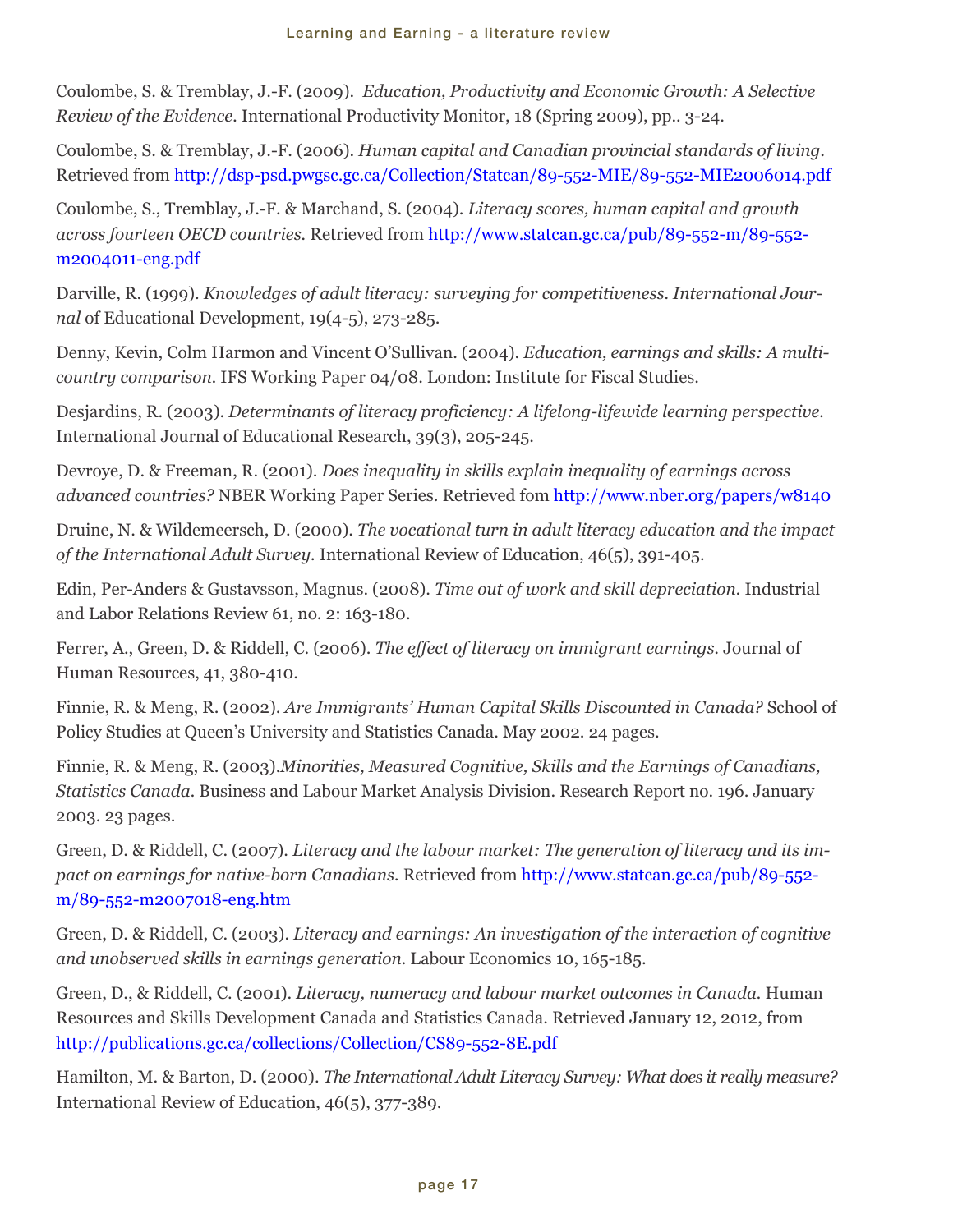House of Commons Standing Committee on Human Resources, Skills and Social Development and the Status of Persons with Disabilities. (2010) *Federal Poverty Reduction Plan: Working in Partnership Towards Reducing Poverty in Canada.*, November 2010. House of Commons, 316 pages. Report available on http://www.parl.gc.ca.

Howell, David & Huebler, Friedrich. (2004). *Wage Compression and the Unemployment Crisis: Labor Market Institutions, Skills, and Inequality-Unemployment Tradeoffs, in Fighting Unemployment: The Limits of Free Market Orthodoxy.* Oxford, UK: Oxford University Press. pp. 38-95.

Human Resources and Skills Development Canada and Statistics Canada. (2005). *Building on our competencies: Canadian results of the International Adult Literacy and Skills Survey, 2003*. Retrieved from http://www.statcan.gc.ca/bsolc/olc-cel/olc-cel?catno=89-617-XIE&lang=eng

Kapsalis, C. (1998). The connection between literacy and work: Implications for social assistance recipients. Retrieved from http://ideas.repec.org/p/pra/mprapa/25737.html

Leuven, Edwin, Oosterbeek, Hessel & van Ophem. Hans. (2004). *Explaining international differences in male skill wage differentials by differences in demand and supply of skills.* Economic Journal 114, no. 495 (April): 466–486.

National Anti-Poverty Organization. (1992). *Literacy and poverty: A view from the inside.*

OECD/Statistics Canada (2005). *Learning a Living: First Results of the Adult Literacy and Life Skills Survey.* Ottawa and Paris. 276 pages.

OECD/CERI. (2011). *Workforce Skills and Innovation: An Overview of Major Themes in the Literature, Working Paper series of the OECD Directorate for Education*, Retrieved from http://www.oecd.org/sti/working-papers.

Osberg, Lars. (2000). *Schooling, Literacy and Individual Earnings.* (Statistics Canada Catalogue no. 89-552-MPE, no. 7). Ottawa: Statistics Canada, Human Resources Development Canada, and National Literacy Secretariat.

Picot, Garnett. (2008). *Immigrant Economic and Social Outcomes in Canada: Research and Data Development at Statistics Canada.* Statistics Canada. December 2008. 11F0019M No. 319. 37 pages.

Raudenbush, S. W. & Kasim, R. M. (1998). *Cognitive skill and economic inequality: Findings from the National Adult Literacy Survey.* Harvard Educational Review, 68(1), 33-79.

Reder, S. (2010). *Adult literacy development and economic growth*. Retrieved from http://lincs.ed.gov/publications/pdf/AdultLiteracyDevEcoGrowth.pdf

Rubenson, K., Desjardins, R. & Yoon, Y-S. (2007). *Adult learning in Canada: A comparative perspective. Results from the Adult Literacy and Life Skills Survey.* Retrieved from http://www.statcan.gc.ca/bsolc/olc-cel/olc-cel?catno=89-552-MIE2007017&lang=eng

Shalla, V. & Schellenberg, G. (1998). *The value of words: Literacy and economic security in Canada.* Retrieved from http://www.nald.ca/library/research/nls/ials/words/cover.htm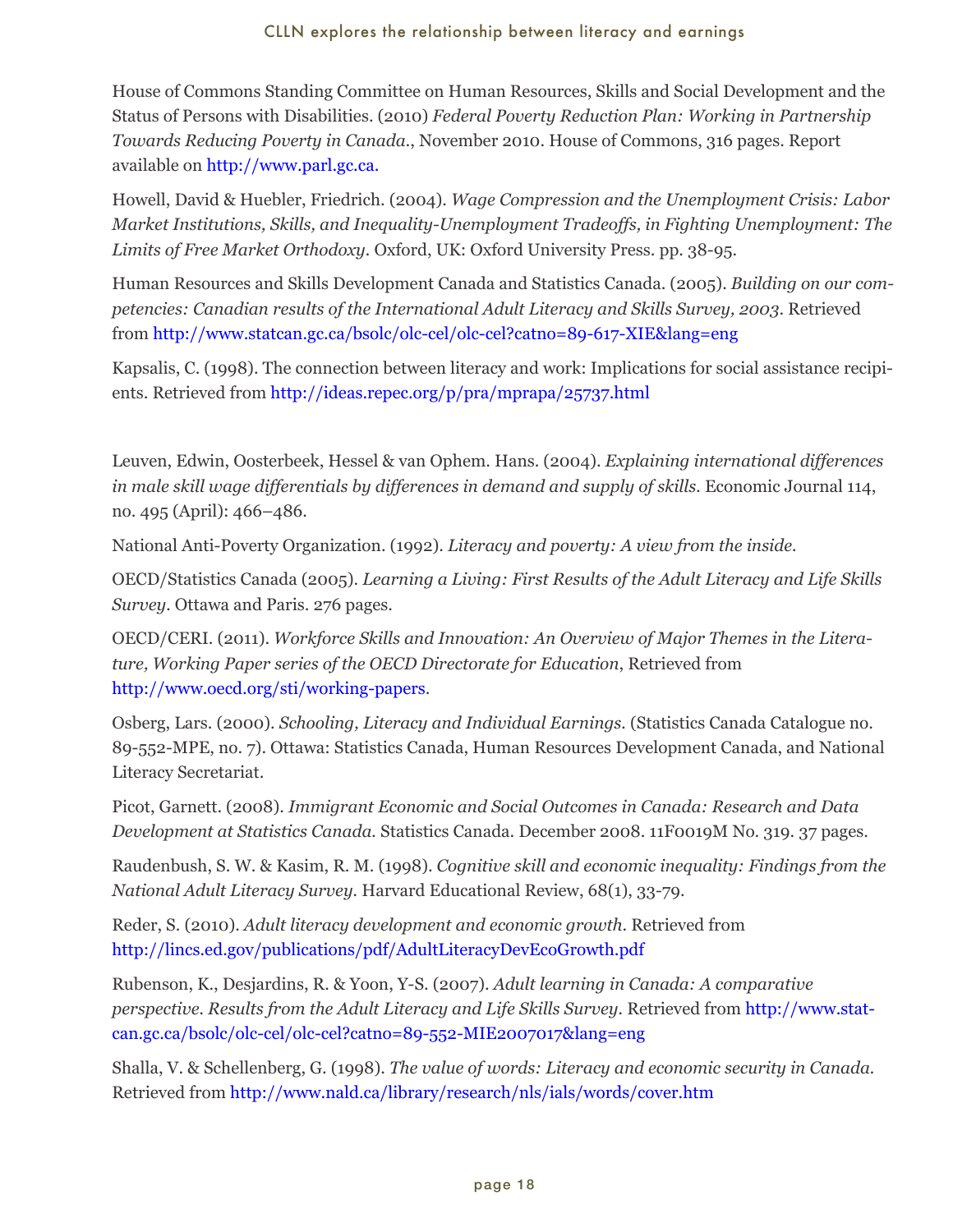Smith, J. (1999). *Literacy, Welfare & Work: Longitudinal Research Project. Final Report and Recommendations. Retrieved from www.nald.ca/library/research/lwwfinal/page38.htm*

Statistics Canada. (2005 a). *The Daily. International Adult Literacy and Skills Survey: Building on our competencies.* Retrieved from http://www.statcan.gc.ca/daily-quotidien/051130/dq051130b-eng.htm

Statistics Canada. (2005 b). *Building on our Competencies: Canadian Results of the International Adult Literacy and Skills Survey.* Minister of Industry. Ottawa. Catalogue no. 89-617-XIE. 242 pages.

Sticht, T. G. (2001). *The international literacy survey: How well does it represent the literacy abilities of adults?* Canadian Journal for the Study of Adult Education, 15(2), 19-36.

Sum, A., Kirsch, I., & Yamamoto, K. (2004). *Pathways to labor market success: The literacy proficiency of U.S. adults.* Retrieved from http://www.ets.org/Media/Research/pdf/PICADULTLIT.pdf

Sussman, S. B. (2003). *Moving the markers: New perspectives on adult literacy rates inCanada.* Retrieved from http://www.nald.ca/library/research/mcl/moving/moving.pdf

Vorhaus, John. (2009). *Economic Impact of Training and Education in Basic Skills: Summary of Evidence.* BIS Research Paper No.6. Institute of Education, University of London, 2009. 52 pages.

Wedege, Tine. (2009) *Adults' resistance to learn in school versus adults' competences in work: the case of mathematics.* Retrieved from http://cimm.ucr.ac.cr/ojs/index.php/eudoxus/article/viewArticle/483

Willms, Douglas J. & Murray, Scott. (2007) *International Adult Literacy Survey: Gaining and Losing Literacy Skills Over the Lifecourse.* Statistics Canada. Catalogue no. 89-552-XIE, no. 16. 26 pages.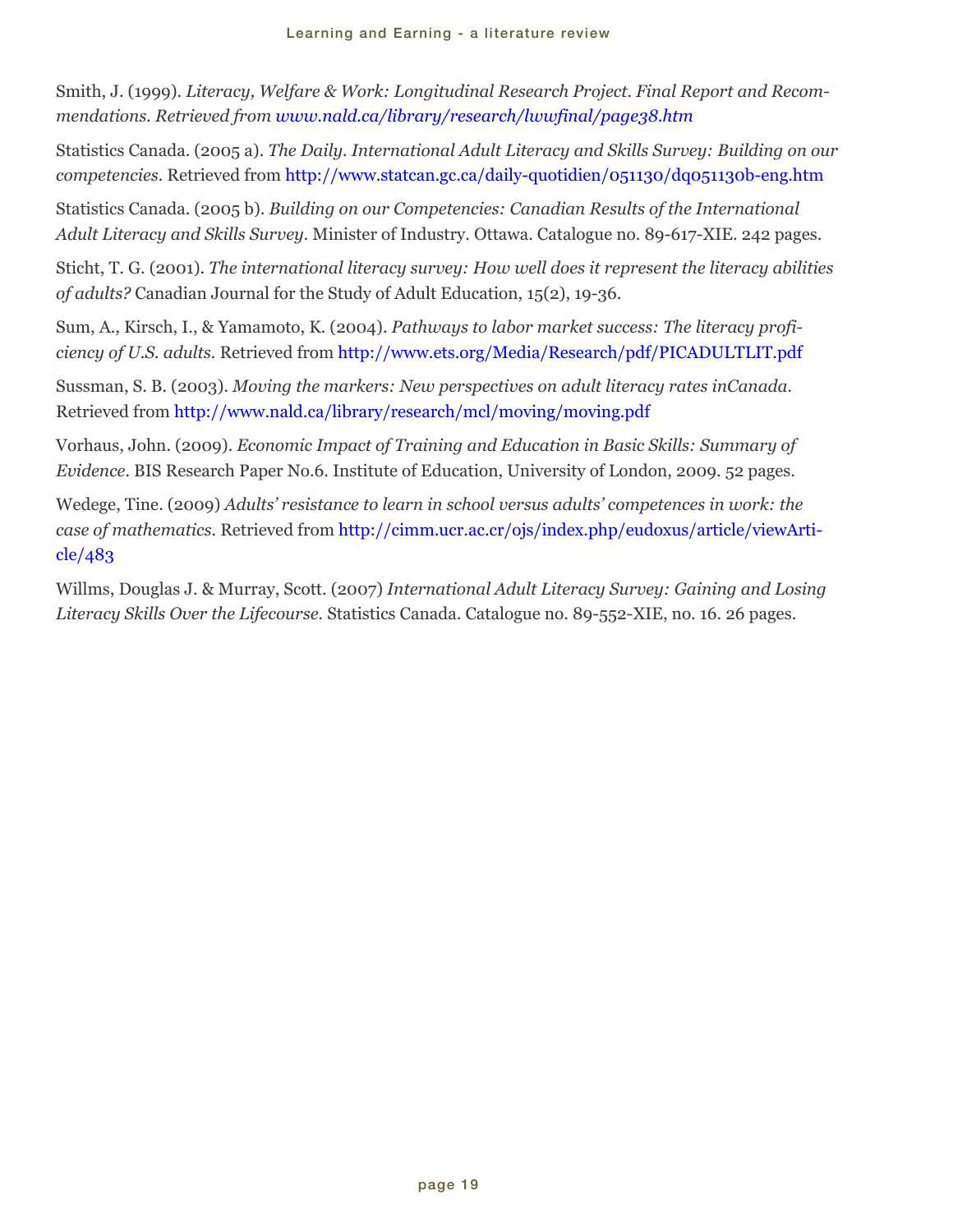## <span id="page-23-0"></span>APPENDIX A: IALS framework overview

IALS assessment approach uses a series of tasks or test items constructed to look at three distinct types of literacy: prose, document and quantitative literacy. The task development framework is comprised of a definition of literacy, a list of general content parameters for developing tasks, and a highly detailed and complex model of task complexity and required responses.

"Literacy is using printed and written information to function in society, to achieve one's goals, and to develop one's knowledge and potential" (Statistics Canada, 2005b, p. 198)

The tasks were drawn from six content areas deemed applicable to the lives of adults: 1) home and family, 2) health and safety, 3) community and citizenship, 4), consumer economics, 5) work, and 6) leisure and recreation. The texts used for the tasks are informational, and classified as continuous or non-continuous. They do not include literary, creative or experiential texts.

The difficulty of any given task, also referred to as task complexity, is determined by a combination of three factors:

1. A classification hierarchy of the type of information in the task from concrete to abstract;

2. A classification hierarchy of the information-processing demands of the task based on locating and matching bits of information by cycling through the text, integrating, and generating information; and

3. The plausibility of distractors within the text.

Based on these three factors, each task is given a score on a 500 point scale. For example, the lowest score for a prose task is 188; the highest is 377. The scores correspond to one of five levels: Level 1 (0– 225), Level 2 (226–275), Level 3 (276–325), Level 4 (326–375) and Level 5 (376–500). The uneven distribution of scores indicates that the task complexity factors work well in the mid-range of scores but weaken in the upper and particularly lower ranges. In fact, IALS provides little information about literacy proficiency for nearly half the scale (0-225). If an adult was not able to complete the task with the lowest score (188), he or she did not continue to participate in the assessment. In order to successfully complete any one task, and then move on to a more difficult task, an individual had to achieve an 80% accuracy criterion.